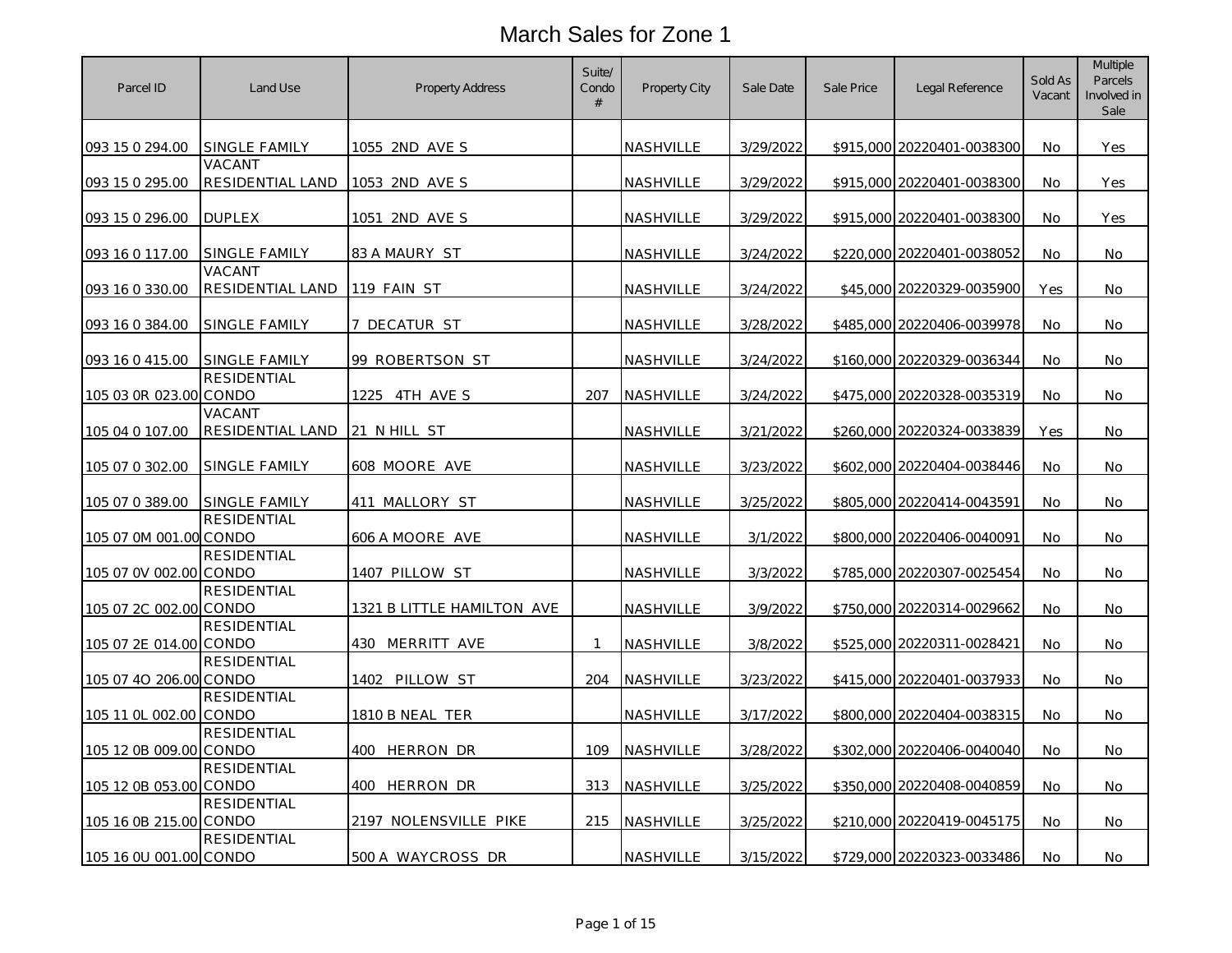| Parcel ID              | Land Use             | <b>Property Address</b> | Suite/<br>Condo<br>$\#$ | Property City    | Sale Date | Sale Price | Legal Reference            | Sold As<br>Vacant | Multiple<br>Parcels<br>Involved in<br>Sale |
|------------------------|----------------------|-------------------------|-------------------------|------------------|-----------|------------|----------------------------|-------------------|--------------------------------------------|
| 105 16 0U 002.00 CONDO | <b>RESIDENTIAL</b>   | 500 B WAYCROSS DR       |                         | <b>NASHVILLE</b> | 3/18/2022 |            | \$731,250 20220325-0034675 | No                | No                                         |
|                        | <b>RESIDENTIAL</b>   |                         |                         |                  |           |            |                            |                   |                                            |
| 106 09 0E 001.00 CONDO | <b>RESIDENTIAL</b>   | 1906 A HUTTON DR        |                         | <b>NASHVILLE</b> | 3/11/2022 |            | \$699.900 20220329-0036198 | No                | No                                         |
| 106 09 0E 002.00 CONDO |                      | 1906 B HUTTON DR        |                         | NASHVILLE        | 3/14/2022 |            | \$701,460 20220324-0033907 | No                | No                                         |
| 106 13 0B 001.00 CONDO | <b>RESIDENTIAL</b>   | 2000 A HUTTON DR        |                         | <b>NASHVILLE</b> | 3/23/2022 |            | \$530,000 20220401-0038274 | <b>No</b>         | No.                                        |
| 118 04 0 005.00        | SINGLE FAMILY        | 520 CAMDEN DR           |                         | <b>NASHVILLE</b> | 3/11/2022 |            | \$449,000 20220323-0033694 | No                | No                                         |
| 119 01 0 137.00        | <b>SINGLE FAMILY</b> | 2203 WICKSON AVE        |                         | <b>NASHVILLE</b> | 3/31/2022 |            | \$277,000 20220407-0040609 | No                | No                                         |
| 119 01 0 373.00        | SINGLE FAMILY        | 303 ORIEL AVE           |                         | NASHVILLE        | 3/9/2022  |            | \$398,500 20220325-0034558 | No                | No                                         |
| 119 01 0 473.00        | <b>SINGLE FAMILY</b> | 205 VALERIA ST          |                         | NASHVILLE        | 3/7/2022  |            | \$265,000 20220314-0029574 | No                | No                                         |
| 119 01 0K 002.00 CONDO | <b>RESIDENTIAL</b>   | 2211 B SADLER AVE       |                         | <b>NASHVILLE</b> | 3/28/2022 |            | \$650,000 20220405-0039012 | No                | No                                         |
| 119 02 0 172.00        | SINGLE FAMILY        | 99 ORIEL AVE            |                         | NASHVILLE        | 3/11/2022 |            | \$460,000 20220314-0029519 | No                | No                                         |
| 119 02 0 258.00        | SINGLE FAMILY        | 100 GLENROSE CIR        |                         | NASHVILLE        | 3/28/2022 |            | \$400,000 20220330-0036726 | No                | No                                         |
| 119 03 0 065.00        | <u>SINGLE FAMILY</u> | <u>103 STIRTON RD</u>   |                         | <b>NASHVILLE</b> | 3/30/2022 |            | \$260,000 20220414-0043758 | No                | No                                         |
| 119 05 0 063.00        | SINGLE FAMILY        | 211 PEACHTREE ST        |                         | NASHVILLE        | 3/4/2022  |            | \$365,000 20220314-0029234 | No                | No                                         |
| 119 05 0 084.00        | <b>SINGLE FAMILY</b> | 109 PEACHTREE ST        |                         | <b>NASHVILLE</b> | 3/28/2022 |            | \$445,000 20220401-0038013 | No                | No                                         |
| 119 05 0 227.00        | SINGLE FAMILY        | 107 JAY_ST              |                         | NASHVILLE        | 3/31/2022 |            | \$210,000 20220408-0040821 | <b>No</b>         | No                                         |
| 119 05 0 316.00        | SINGLE FAMILY        | 101 LUTIE ST            |                         | <b>NASHVILLE</b> | 3/28/2022 |            | \$480,000 20220411-0041746 | No.               | No.                                        |
| 119 06 0 218.00        | SINGLE FAMILY        | 59 JAY ST               |                         | NASHVILLE        | 3/4/2022  |            | \$501,000 20220323-0033377 | No                | No                                         |
| 119 06 0 371.00        | SINGLE FAMILY        | hartford dr<br>2684     |                         | <b>NASHVILLE</b> | 3/18/2022 |            | \$520,000 20220324-0033844 | No.               | No.                                        |
| 119 06 0 374.00        | SINGLE FAMILY        | 2672 HARTFORD DR        |                         | NASHVILLE        | 3/14/2022 |            | \$522,500 20220408-0041122 | No                | No                                         |
| 119 07 0 062.00        | SINGLE FAMILY        | 2510 ENNIS RD           |                         | <b>NASHVILLE</b> | 3/11/2022 |            | \$186,000 20220330-0036785 | No.               | No                                         |
| 119 07 0 062.00        | SINGLE FAMILY        | 2510 ENNIS RD           |                         | <b>NASHVILLE</b> | 3/11/2022 |            | \$275,000 20220406-0039801 | No                | No                                         |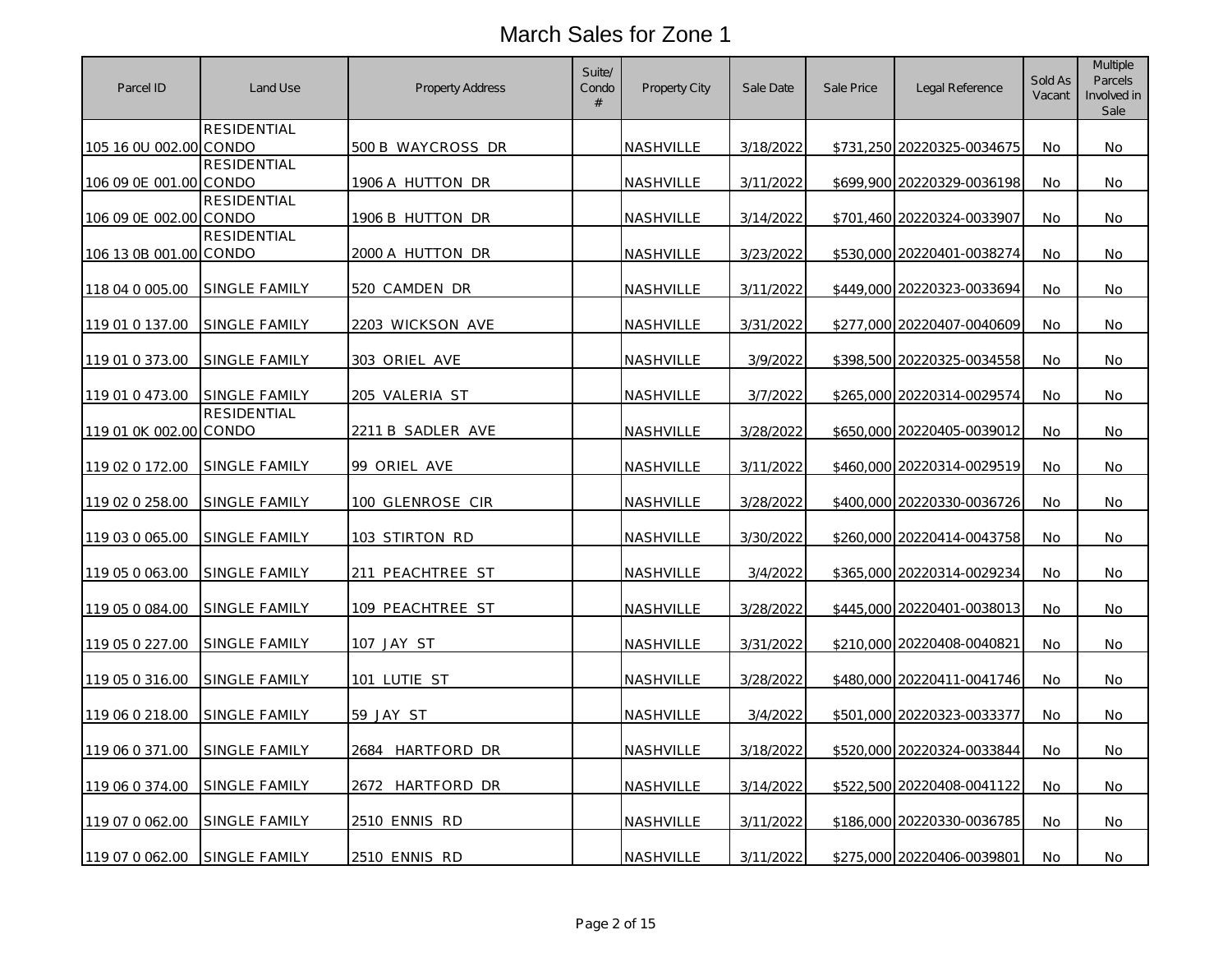| Parcel ID              | Land Use             | <b>Property Address</b> | Suite/<br>Condo<br># | Property City    | Sale Date | Sale Price | Legal Reference            | Sold As<br>Vacant | Multiple<br>Parcels<br>Involved in<br>Sale |
|------------------------|----------------------|-------------------------|----------------------|------------------|-----------|------------|----------------------------|-------------------|--------------------------------------------|
| 119 07 0 084.00        | <b>SINGLE FAMILY</b> | 2512 MASHBURN RD        |                      | NASHVILLE        | 3/16/2022 |            | \$332,500 20220328-0035376 | No                | No                                         |
| 119 10 0 152.00        | SINGLE FAMILY        | 2726 HARTFORD DR        |                      | NASHVILLE        | 3/14/2022 |            | \$525,000 20220329-0036458 | No                | No.                                        |
| 119 11 0 040.00        | <b>SINGLE FAMILY</b> | 2625 MALDEN DR          |                      | NASHVILLE        | 3/1/2022  |            | \$346,000 20220309-0027091 | No                | No                                         |
| 119 11 0 062.00        | SINGLE FAMILY        | 2614 LIVE OAK RD        |                      | NASHVILLE        | 3/21/2022 |            | \$488,000 20220329-0035925 | No                | No.                                        |
| 119 13 0 041.00        | <b>SINGLE FAMILY</b> | 3006 HARLIN DR          |                      | NASHVILLE        | 3/1/2022  |            | \$610,000 20220307-0025506 | No                | No                                         |
| 119 14 0 005.00        | <b>SINGLE FAMILY</b> | 267<br>COLLIER AVE      |                      | NASHVILLE        | 3/4/2022  |            | \$696,000 20220315-0029913 | No                | No.                                        |
| 119 14 0 158.00        | SINGLE FAMILY        | 2915 TUGGLE AVE         |                      | <u>NASHVILLE</u> | 3/30/2022 |            | \$325,000 20220401-0037936 | No.               | No.                                        |
| 119 14 0A 123.00 CONDO | RESIDENTIAL          | 2929 SELENA DR          | 123                  | NASHVILLE        | 3/4/2022  |            | \$215,000 20220318-0031619 | <b>No</b>         | No.                                        |
| 133 01 0 177.00        | SINGLE FAMILY        | 432 MCCLELLAN AVE       |                      | NASHVILLE        | 3/2/2022  |            | \$320,000 20220322-0032717 | No                | No                                         |
| 133 02 0 137.00        | <b>SINGLE FAMILY</b> | 3216 WINGATE AVE        |                      | NASHVILLE        | 3/4/2022  |            | \$525,000 20220307-0025636 | No                | No.                                        |
| 133 02 0 160.00        | <b>SINGLE FAMILY</b> | 3123 KINROSS AVE        |                      | NASHVILLE        | 3/29/2022 |            | \$770,000 20220330-0036594 | No                | No                                         |
| 133 02 0 404.00        | SINGLE FAMILY        | 241 ANTIOCH PIKE        |                      | NASHVILLE        | 3/30/2022 |            | \$650,000 20220407-0040341 | No                | No                                         |
| 133 07 0 194.00        | <b>SINGLE FAMILY</b> | 186 WHEELER AVE         |                      | NASHVILLE        | 3/17/2022 |            | \$501,000 20220404-0038494 | No                | No.                                        |
| 133 08 0 012.00        | <b>SINGLE FAMILY</b> | 3378 MIMOSA DR          |                      | NASHVILLE        | 3/31/2022 |            | \$520,000 20220411-0041751 | No                | No.                                        |
| 133 08 0 187.00        | <b>DUPLEX</b>        | 609 CATHY JO CT         |                      | NASHVILLE        | 3/15/2022 |            | \$360,000 20220317-0031023 | No                | No                                         |
| 133 12 0 019.00        | SINGLE FAMILY        | 423 BENITA DR           |                      | NASHVILLE        | 3/11/2022 |            | \$350,000 20220316-0030260 | No                | No                                         |
| 133 12 0 224.00        | SINGLE FAMILY        | 3912 SCOTWOOD DR        |                      | NASHVILLE        | 3/4/2022  |            | \$334,500 20220316-0030733 | No                | No.                                        |
| 133 12 0 232.00        | SINGLE FAMILY        | 4013 SCOTWOOD DR        |                      | <u>NASHVILLE</u> | 3/23/2022 |            | \$360,000 20220331-0037281 | No                | No                                         |
| 133 13 0 031.00        | SINGLE FAMILY        | 608 ELAINE DR           |                      | NASHVILLE        | 3/25/2022 |            | \$625,000 20220329-0035971 | <b>No</b>         | No.                                        |
| 133 13 0 146.00        | <b>SINGLE FAMILY</b> | 547 ELAINE DR           |                      | NASHVILLE        | 3/10/2022 |            | \$575,000 20220322-0032730 | No                | No                                         |
| 133 14 0A 024.00 CONDO | RESIDENTIAL          | 420 ELYSIAN FIELDS RD   | $B-5$                | NASHVILLE        | 3/9/2022  |            | \$150,000 20220310-0027448 | No                | No                                         |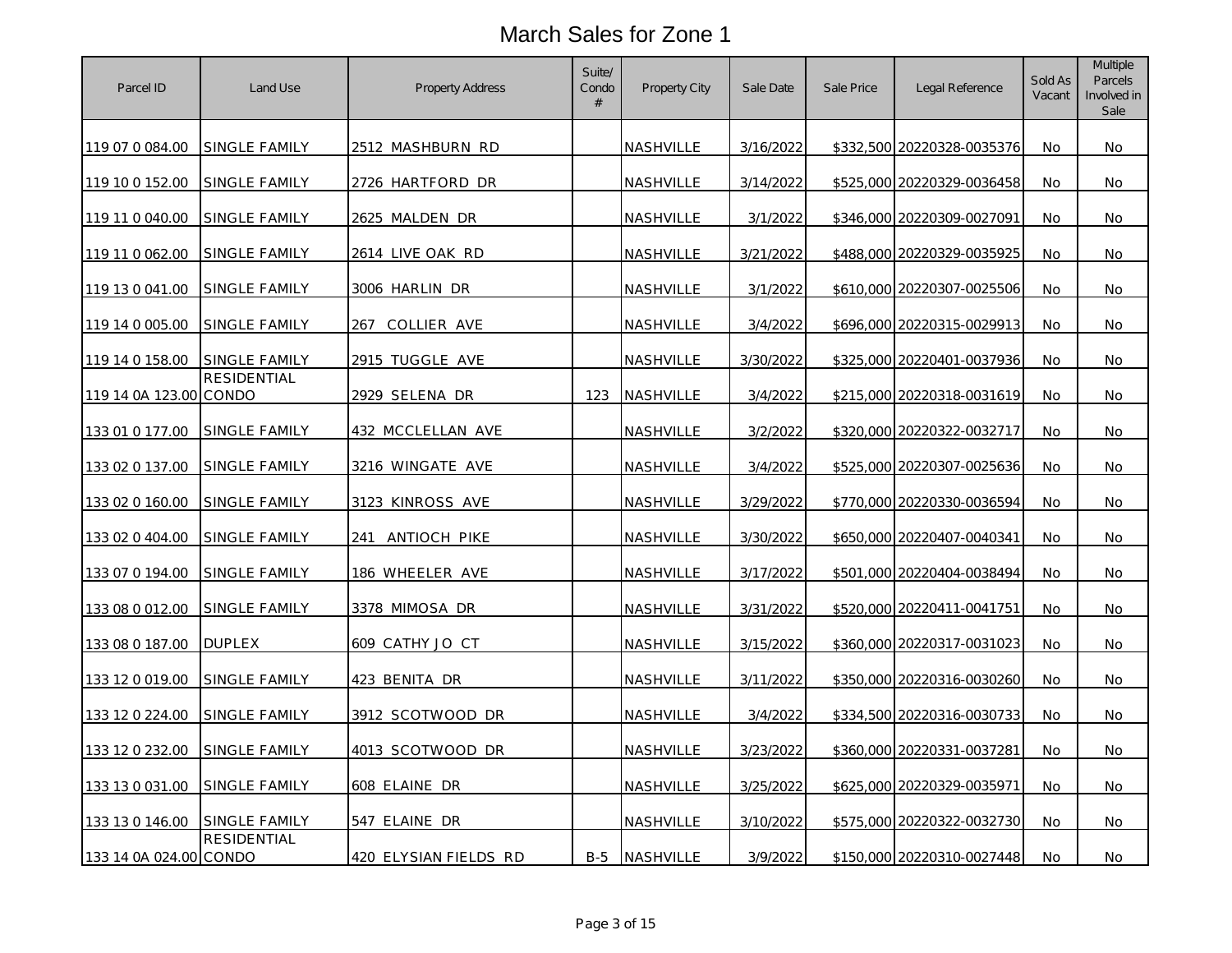| Parcel ID                      | Land Use             | <b>Property Address</b>      | Suite/<br>Condo<br># | Property City    | Sale Date | Sale Price | Legal Reference              | Sold As<br>Vacant | Multiple<br>Parcels<br>Involved in<br>Sale |
|--------------------------------|----------------------|------------------------------|----------------------|------------------|-----------|------------|------------------------------|-------------------|--------------------------------------------|
|                                | <b>RESIDENTIAL</b>   |                              |                      |                  |           |            |                              |                   |                                            |
| 133 14 0A 040.00 CONDO         | VACANT               | <u>420 ELYSIAN FIELDS RD</u> | $B-21$               | NASHVILLE        | 3/18/2022 |            | \$179,900 20220329-0035977   | No                | No                                         |
| 133 15 0 126.00                | RESIDENTIAL LAND     | 522 PARAGON MILLS RD         |                      | NASHVILLE        | 3/14/2022 |            | \$1,800,000 20220404-0038932 | Yes               | No                                         |
| 133 15 0A 085.00 CONDO         | RESIDENTIAL          | 320 WELCH RD                 | N-7                  | NASHVILLE        | 3/21/2022 |            | \$67,000 20220328-0035310    | No                | No                                         |
| 133 16 0 025.00                | SINGLE FAMILY        | 305 MARIGOLD DR              |                      | <b>NASHVILLE</b> | 3/21/2022 |            | \$505,000 20220324-0033871   | No                | No                                         |
| 133 16 0 035.00                | <b>SINGLE FAMILY</b> | 218 VERBENA DR               |                      | <b>NASHVILLE</b> | 3/3/2022  |            | \$377,000 20220304-0025206   | No                | No                                         |
| 133 16 0A 130.00 CONDO         | RESIDENTIAL          | 270 TAMPA DR                 | K-6                  | <b>NASHVILLE</b> | 3/28/2022 |            | \$105,000 20220331-0037302   | No                | No                                         |
| 134 09 0B 069.00 SINGLE FAMILY |                      | 3536 PARAGON DR              |                      | <b>NASHVILLE</b> | 3/17/2022 |            | \$130,000 20220328-0035603   | No.               | No.                                        |
| 134 13 0 004.00                | SINGLE FAMILY        | 285 PARAGON MILLS RD         |                      | NASHVILLE        | 3/18/2022 |            | \$350,000 20220328-0035301   | <b>No</b>         | No                                         |
| 134 13 OC 001.00 SINGLE FAMILY |                      | 4704 REISCHA DR              |                      | NASHVILLE        | 3/1/2022  |            | \$490,000 20220311-0028481   | No                | No                                         |
| 146 04 0 126.00                | <b>SINGLE FAMILY</b> | 691 HARDING PL               |                      | NASHVILLE        | 3/18/2022 |            | \$570,000 20220325-0034841   | No                | No                                         |
| 146 04 0 129.00                | SINGLE FAMILY        | 685 HARDING PL               |                      | NASHVILLE        | 3/25/2022 |            | \$400,000 20220329-0036332   | No                | No                                         |
| 146 08 0 026.00                | SINGLE FAMILY        | 4810 MERRILL LN              |                      | NASHVILLE        | 3/31/2022 |            | \$589,900 20220401-0037794   | No                | No                                         |
| 146 08 0 055.00                | SINGLE FAMILY        | 4900 TROUSDALE DR            |                      | <b>NASHVILLE</b> | 3/15/2022 |            | \$455,000 20220323-0033661   | No                | No                                         |
| 147 01 0 011.00                | <b>SINGLE FAMILY</b> | 354 LYNN DR                  |                      | NASHVILLE        | 3/29/2022 |            | \$490,000 20220412-0041999   | No                | No                                         |
| 147 02 0 032.00                | SINGLE FAMILY        | 414 BELLINGRATH DR           |                      | <b>NASHVILLE</b> | 3/21/2022 |            | \$501,000 20220324-0033726   | No                | No                                         |
| 147 02 0 141.00                | <b>SINGLE FAMILY</b> | 4841 SHEFFIELD DR            |                      | NASHVILLE        | 3/21/2022 |            | \$445,000 20220329-0036159   | No                | No                                         |
| 147 02 0B 104.00 CONDO         | RESIDENTIAL          | 550 HARDING PL               |                      | F-102 NASHVILLE  | 3/25/2022 |            | \$61,200 20220404-0038563    | No                | No                                         |
| 147 03 0 002.00                | SINGLE FAMILY        | 4838 SHEFFIELD DR            |                      | <b>NASHVILLE</b> | 3/25/2022 |            | \$390,000 20220406-0040080   | No                | No                                         |
| 147 03 0B 026.00 CONDO         | RESIDENTIAL          | 370 WALLACE RD               | $G-5$                | NASHVILLE        | 3/25/2022 |            | \$160,000 20220401-0037874   | <b>No</b>         | No                                         |
| 147 03 0B 088.00 CONDO         | <b>RESIDENTIAL</b>   | 370 WALLACE RD               | $C-11$               | NASHVILLE        | 3/21/2022 |            | \$200,000 20220323-0033234   | No.               | No                                         |
| 147 04 0 070.00                | SINGLE FAMILY        | 3715 FAULKNER DR             |                      | NASHVILLE        | 3/25/2022 |            | \$355,000 20220405-0038960   | No                | No                                         |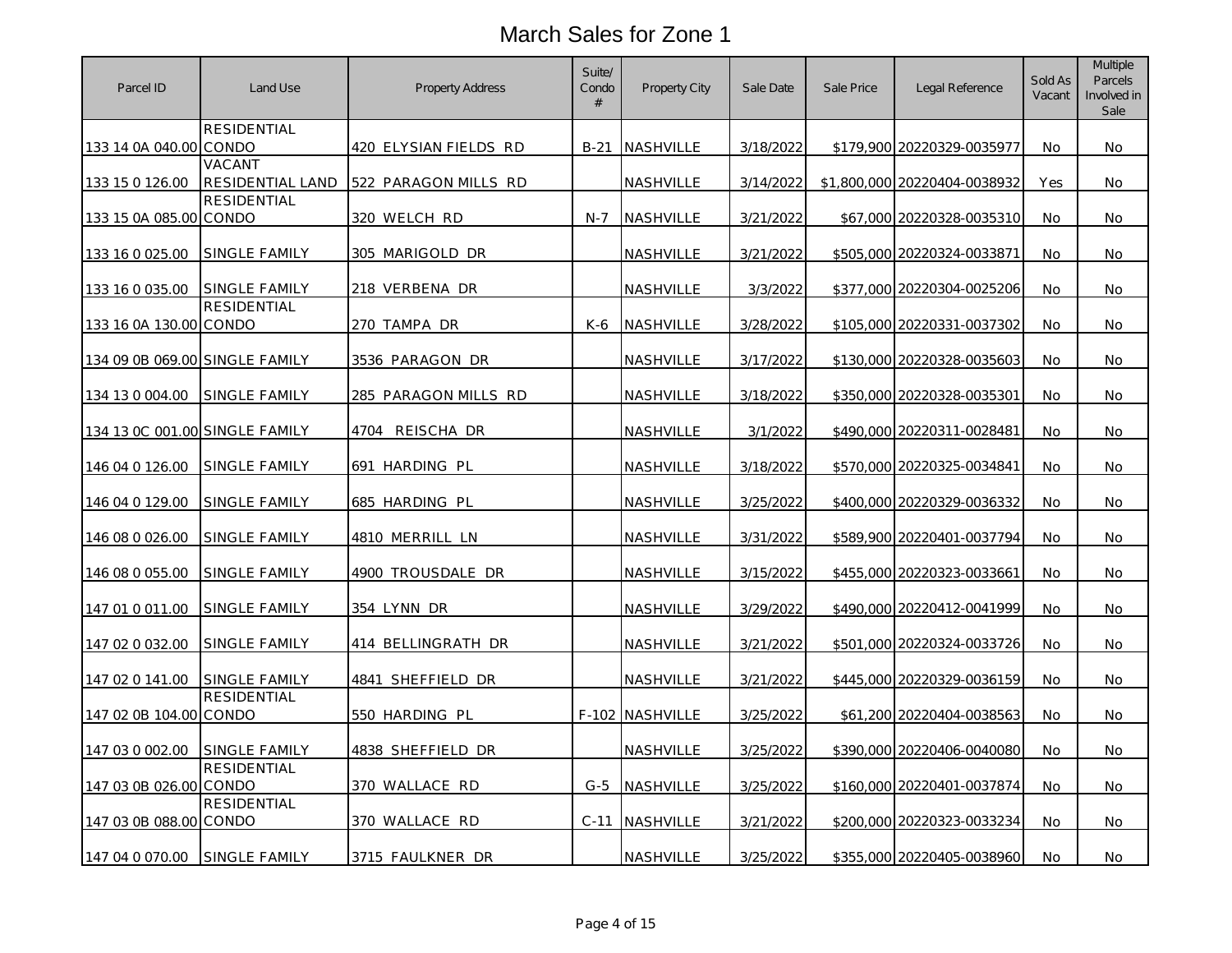| Parcel ID              | Land Use                    | <b>Property Address</b>              | Suite/<br>Condo<br>$\#$ | Property City    | Sale Date | Sale Price | Legal Reference            | Sold As<br>Vacant | Multiple<br>Parcels<br>Involved in<br>Sale |
|------------------------|-----------------------------|--------------------------------------|-------------------------|------------------|-----------|------------|----------------------------|-------------------|--------------------------------------------|
| 147 04 0 070.00        | SINGLE FAMILY               | 3715 FAULKNER DR                     |                         | NASHVILLE        | 3/25/2022 |            | \$326,000 20220328-0035103 | No                | No                                         |
| 147 06 0 145.00        | <b>SINGLE FAMILY</b>        | 4975 EDMONDSON PIKE                  |                         | <u>NASHVILLE</u> | 3/22/2022 |            | \$370,000 20220331-0037215 | No                | No.                                        |
| 147 06 0 208.00        | <b>SINGLE FAMILY</b>        | 5013 SUTER DR                        |                         | NASHVILLE        | 3/8/2022  |            | \$540,000 20220316-0030588 | No                | No.                                        |
| 147 06 0 218.00        | <b>DUPLEX</b>               | 5006 SUTER DR                        |                         | NASHVILLE        | 3/24/2022 |            | \$240,000 20220401-0037729 | No                | No.                                        |
| 147 06 0 226.00        | SINGLE FAMILY               | 625 WHISPERING HILLS DR              |                         | <u>NASHVILLE</u> | 3/8/2022  |            | \$385,000 20220311-0028814 | No                | No                                         |
| 147 07 0H 001.00 CONDO | <b>RESIDENTIAL</b>          | 4423 A PROVIDENCE HTS                |                         | NASHVILLE        | 3/22/2022 |            | \$480,000 20220323-0033242 | No                | No.                                        |
| 147 07 0Q 001.00 CONDO | RESIDENTIAL                 | 4411 A PROVIDENCE HTS                |                         | NASHVILLE        | 3/9/2022  |            | \$440,000 20220329-0036255 | No                | No                                         |
| 147 07 00 002.00 CONDO | <b>RESIDENTIAL</b>          | 4411 B PROVIDENCE HTS                |                         | <u>NASHVILLE</u> | 3/16/2022 |            | \$445,000 20220321-0032422 | No                | No.                                        |
| 147 07 0R 001.00 CONDO | <b>RESIDENTIAL</b>          | 4413 A PROVIDENCE HTS                |                         | NASHVILLE        | 3/31/2022 |            | \$450,000 20220412-0042245 | No                | No.                                        |
| 147 10 0 066.00        | SINGLE FAMILY               | 5016 W DURRETT DR                    |                         | <u>NASHVILLE</u> | 3/10/2022 |            | \$430,000 20220322-0032720 | No                | No.                                        |
| 147 10 0 096.00        | <b>SINGLE FAMILY</b>        | 607 DURRETT DR                       |                         | <u>NASHVILLE</u> | 3/9/2022  |            | \$340,000 20220321-0032181 | No                | No                                         |
| 147 10 0 096.00        | SINGLE FAMILY               | 607 DURRETT DR                       |                         | <u>NASHVILLE</u> | 3/9/2022  |            | \$330,000 20220321-0032180 | No                | No.                                        |
| 147 10 0 098.00        | <b>SINGLE FAMILY</b>        | 601 DURRETT DR                       |                         | NASHVILLE        | 3/4/2022  |            | \$475,000 20220308-0025917 | No                | No.                                        |
| 147 11 0 084.00        | <b>SINGLE FAMILY</b>        | 572 WHISPERING HILLS DR              |                         | <u>NASHVILLE</u> | 3/22/2022 |            | \$440,000 20220404-0038626 | No                | No.                                        |
| 147 12 0A 123.00       | <b>RESIDENTIAL</b><br>CONDO | 123 NORTHCREST COMMONS<br>CIR        |                         | NASHVILLE        | 3/1/2022  |            | \$345,000 20220302-0023679 | No                | No.                                        |
| 147 12 0A 227.00 CONDO | RESIDENTIAL                 | 227 NORTHCREST COMMONS<br><b>CIR</b> |                         | <u>NASHVILLE</u> | 3/18/2022 |            | \$307,000 20220322-0032626 | No                | No                                         |
| 147 13 0 012.00        | SINGLE FAMILY               | 5018 KINCANNON DR                    |                         | NASHVILLE        | 3/14/2022 |            | \$625,000 20220321-0032357 | No                | No                                         |
| 147 14 0 141.00        | <b>SINGLE FAMILY</b>        | 685 BREWER DR                        |                         | <u>NASHVILLE</u> | 3/1/2022  |            | \$465,000 20220304-0025175 | No.               | No.                                        |
| <u>147 15 0 133.00</u> | SINGLE FAMILY               | 504 SOUTHCREST DR                    |                         | NASHVILLE        | 3/30/2022 |            | \$650,000 20220331-0037676 | No                | No.                                        |
| 147 16 0 107.00        | <b>SINGLE FAMILY</b>        | 366 FAIRLANE DR                      |                         | <b>NASHVILLE</b> | 3/31/2022 |            | \$485,000 20220412-0042017 | No                | No.                                        |
| 147 16 0 116.00        | <b>SINGLE FAMILY</b>        | 4907 MADELINE DR                     |                         | NASHVILLE        | 3/7/2022  |            | \$300,000 20220316-0030739 | No                | No.                                        |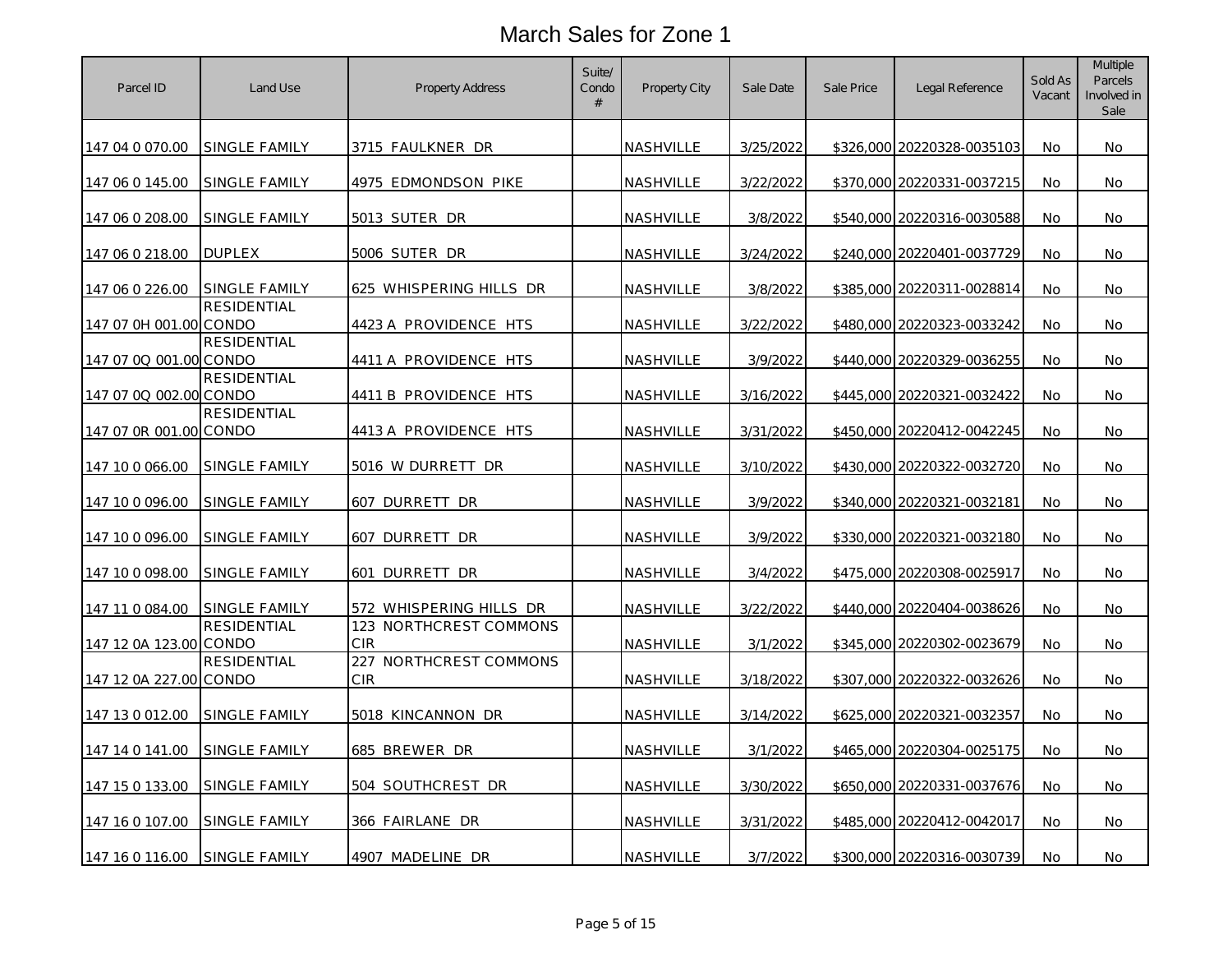| Parcel ID                      | Land Use                    | <b>Property Address</b> | Suite/<br>Condo<br>$\#$ | Property City    | Sale Date | Sale Price | Legal Reference              | Sold As<br>Vacant | Multiple<br>Parcels<br>Involved in<br>Sale |
|--------------------------------|-----------------------------|-------------------------|-------------------------|------------------|-----------|------------|------------------------------|-------------------|--------------------------------------------|
| 148 14 0 045.00                | SINGLE FAMILY               | 3952 KEELEY DR          |                         | NASHVILLE        | 3/30/2022 |            | \$330,000 20220331-0037220   | No                | No.                                        |
| 148 14 0 104.00                | SINGLE FAMILY               | 3970 KEELEY DR          |                         | NASHVILLE        | 3/1/2022  |            | \$345,000 20220314-0029328   | No                | No                                         |
| 148 14 0 184.00                | <b>SINGLE FAMILY</b>        | 4632 PACKARD DR         |                         | NASHVILLE        | 3/11/2022 |            | \$319,900 20220315-0029991   | No                | No.                                        |
| 148 15 0 171.00                | SINGLE FAMILY               | 3900<br>BRADLEY CT      |                         | antioch          | 3/23/2022 |            | \$368,000 20220331-0037451   | No                | No                                         |
| 160 00 0 032.01                | <b>SINGLE FAMILY</b>        | 5514 KELLY RD           |                         | BRENTWOOD        | 3/25/2022 |            | \$1,050,000 20220329-0036074 | No.               | No.                                        |
| 160 11 0A 049.00 SINGLE FAMILY |                             | 19 BRIDLINGTON CT       |                         | <b>BRENTWOOD</b> | 3/24/2022 |            | \$1,011,000 20220413-0043056 | No                | No                                         |
| 160 14 0B 154.00 CONDO         | <b>RESIDENTIAL</b>          | 5858 BRENTWOOD TRCE     |                         | <b>BRENTWOOD</b> | 3/30/2022 |            | \$192,500 20220414-0043331   | No.               | No.                                        |
| 160 14 0B 161.00 CONDO         | <b>RESIDENTIAL</b>          | 5865 BRENTWOOD TRCE     |                         | <b>BRENTWOOD</b> | 3/28/2022 |            | \$310,000 20220405-0039142   | No                | No.                                        |
| 160 15 0E 007.00 CONDO         | <b>RESIDENTIAL</b>          | 5606 CLOVERLAND DR      | 107                     | <b>BRENTWOOD</b> | 3/31/2022 |            | \$482,000 20220412-0042421   | No.               | No.                                        |
| 160 16 0C 036.00 CONDO         | RESIDENTIAL                 | 509 OLD TOWNE DR        |                         | <b>BRENTWOOD</b> | 3/7/2022  |            | \$421,500 20220314-0029678   | No                | No.                                        |
| 161 03 0 132.00                | <b>SINGLE FAMILY</b>        | 5037 N HILSON DR        |                         | NASHVILLE        | 3/1/2022  |            | \$380,000 20220310-0028062   | No.               | No                                         |
| 161 03 0 134.00                | <b>SINGLE FAMILY</b>        | 5045 N HILSON DR        |                         | NASHVILLE        | 3/23/2022 |            | \$412,500 20220330-0036649   | No                | No.                                        |
| 161 03 0 134.00                | SINGLE FAMILY               | 5045 N HILSON DR        |                         | NASHVILLE        | 3/23/2022 |            | \$432,500 20220406-0039660   | No                | No.                                        |
| 161 04 0 133.00                | <b>SINGLE FAMILY</b>        | 386 TUSCULUM RD         |                         | NASHVILLE        | 3/4/2022  |            | \$285,000 20220315-0030130   | No                | No.                                        |
| 161 04 0 167.00                | SINGLE FAMILY               | 5132 RAYWOOD LN         |                         | NASHVILLE        | 3/31/2022 |            | \$455,000 20220407-0040599   | No                | No.                                        |
| 161 06 0 252.00                | <b>DUPLEX</b>               | 680 HUNTINGTON RIDGE DR |                         | NASHVILLE        | 3/11/2022 |            | \$353,500 20220325-0035015   | No                | No.                                        |
| 161 06 0A 030.00               | <b>RESIDENTIAL</b><br>CONDO | 1102 THORNCREST RD      |                         | NASHVILLE        | 3/1/2022  |            | \$375,000 20220310-0028057   | No                | No                                         |
| 161 06 0A 058.00 CONDO         | RESIDENTIAL                 | 1021 ASHMORE DR         |                         | NASHVILLE        | 3/21/2022 |            | \$322,000 20220323-0033097   | No                | No.                                        |
| 161 07 0 025.00                | SINGLE FAMILY               | 567 MCMURRAY DR         |                         | NASHVILLE        | 3/21/2022 |            | \$410,000 20220322-0032964   | No                | No                                         |
| 161 09 0 062.00                | ZERO LOT LINE               | 401 HILL RD             |                         | NASHVILLE        | 3/23/2022 |            | \$270,700 20220330-0037030   | No                | No.                                        |
| 161 09 0 114.00                | ZERO LOT LINE               | 5505 HILL CT            |                         | NASHVILLE        | 3/31/2022 |            | \$295,000 20220407-0040624   | No                | No.                                        |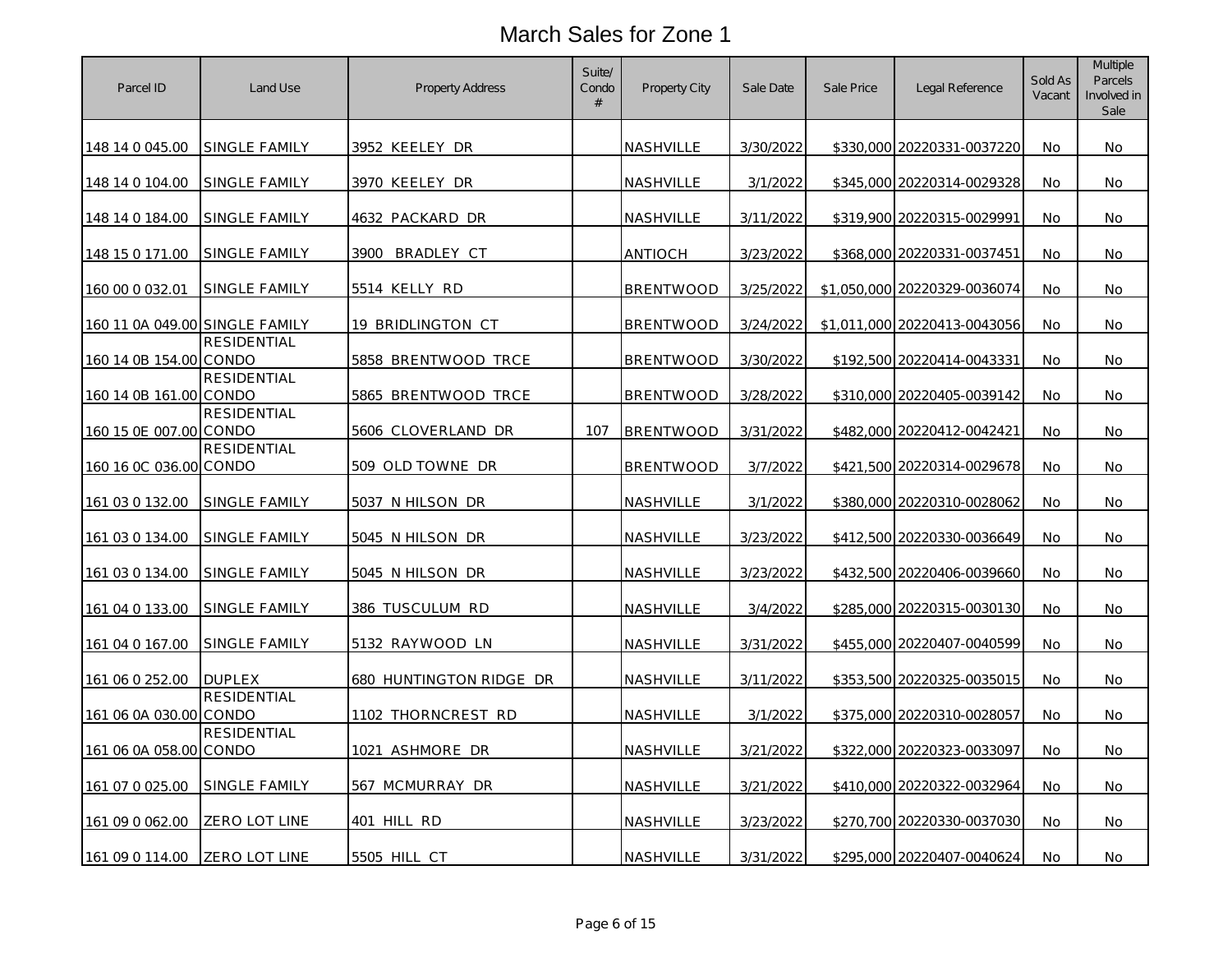| Parcel ID                      | Land Use                   | <b>Property Address</b>       | Suite/<br>Condo<br># | Property City    | Sale Date | Sale Price | Legal Reference            | Sold As<br>Vacant | Multiple<br>Parcels<br>Involved in<br>Sale |
|--------------------------------|----------------------------|-------------------------------|----------------------|------------------|-----------|------------|----------------------------|-------------------|--------------------------------------------|
| 161 10 0A 030.00 SINGLE FAMILY |                            | 5380 VILLAGE WAY              |                      | NASHVILLE        | 3/21/2022 |            | \$440,000 20220331-0037580 | No                | No.                                        |
| 161 10 0A 062.00 SINGLE FAMILY |                            | 205 VILLAGE PL                |                      | <b>NASHVILLE</b> | 3/7/2022  |            | \$335,500 20220316-0030730 | No                | No.                                        |
| 161 10 0A 064.00 SINGLE FAMILY |                            | 208 VILLAGE PL                |                      | NASHVILLE        | 3/18/2022 |            | \$330,000 20220406-0040074 | No                | No.                                        |
| 161 11 0 051.00                | <b>SINGLE FAMILY</b>       | 5678 AMALIE DR                |                      | NASHVILLE        | 3/14/2022 |            | \$540,000 20220331-0037264 | No                | No.                                        |
| 161 11 0A 096.00 CONDO         | <b>RESIDENTIAL</b>         | 473 HUNTINGTON RIDGE DR       |                      | NASHVILLE        | 3/2/2022  |            | \$367,500 20220307-0025365 | No                | No.                                        |
| 161 11 0A 176.00 CONDO         | <b>RESIDENTIAL</b>         | 327 HUNTINGTON RIDGE DR       |                      | NASHVILLE        | 3/24/2022 |            | \$325,000 20220328-0035132 | No                | No.                                        |
| 161 11 0A 225.00 CONDO         | RESIDENTIAL                | 432 HUNTINGTON RIDGE DR       |                      | NASHVILLE        | 3/31/2022 |            | \$328,000 20220407-0040376 | No                | No                                         |
| 161 11 0F 002.00 CONDO         | <b>RESIDENTIAL</b>         | 5770 AMALIE DR                |                      | <u>NASHVILLE</u> | 3/9/2022  |            | \$383,000 20220322-0032972 | No                | No.                                        |
| 161 13 0 024.00                | ZERO LOT LINE              | 5723 BRENTWOOD MEADOWS<br>CIR |                      | <b>BRENTWOOD</b> | 3/10/2022 |            | \$320,000 20220314-0029402 | No                | No.                                        |
| 161 13 0B 443.00 CONDO         | RESIDENTIAL                | 443 LAZY CREEK LN             |                      | <u>NASHVILLE</u> | 3/10/2022 |            | \$500,000 20220311-0028374 | No                | No.                                        |
| 161 14 0 001.00                | <b>SINGLE FAMILY</b>       | 5606 MYRTLEWOOD DR            |                      | NASHVILLE        | 3/31/2022 |            | \$769,000 20220401-003791  | No                | No                                         |
| 161 16 0A 047.00 CONDO         | <b>RESIDENTIAL</b>         | 124 SHADOW GLEN DR            |                      | <u>NASHVILLE</u> | 3/9/2022  |            | \$305,000 20220318-0031868 | No                | No.                                        |
| 161 16 0A 065.00 CONDO         | <b>RESIDENTIAL</b>         | 211 SHADOW GLEN DR            |                      | NASHVILLE        | 3/9/2022  |            | \$310,000 20220317-0031042 | No                | No.                                        |
| 162 01 0B 075.00 CONDO         | <b>RESIDENTIAL</b>         | 470 CLAIRCREST DR             |                      | antioch          | 3/23/2022 |            | \$255,000 20220331-0037404 | No                | No.                                        |
| 162 01 0E 016.00 SINGLE FAMILY |                            | 531 PARK CT                   |                      | NASHVILLE        | 3/3/2022  |            | \$260,000 20220314-0029208 | <b>No</b>         | No.                                        |
| 162 02 0 116.00                | SINGLE FAMILY              | 218 COLERIDGE CT              |                      | antioch          | 3/22/2022 |            | \$281,300 20220407-0040421 | No.               | No.                                        |
| 162 02 0 175.00                | VACANT<br>RESIDENTIAL LAND | 231 TUSCULUM RD               |                      | ANTIOCH          | 3/10/2022 |            | \$82,000 20220318-0031572  | Yes               | No.                                        |
| 162 02 0 232.00                | <b>SINGLE FAMILY</b>       | <u>178 SHEILA DR</u>          |                      | antioch          | 3/7/2022  |            | \$425,000 20220314-0029653 | No.               | No.                                        |
| 162 03 0 067.00                | SINGLE FAMILY              | 113 PENNY BRINK DR            |                      | antioch          | 3/18/2022 |            | \$290,000 20220413-0042782 | No                | No.                                        |
| 162 03 0 085.00                | SINGLE FAMILY              | 5033 MCLENDON DR              |                      | antioch          | 3/29/2022 |            | \$446,000 20220406-0039987 | No                | No.                                        |
| 162 03 0 115.00                | <b>SINGLE FAMILY</b>       | 4924 OLIVIA DR                |                      | <b>ANTIOCH</b>   | 3/25/2022 |            | \$375,000 20220404-0038668 | No                | No.                                        |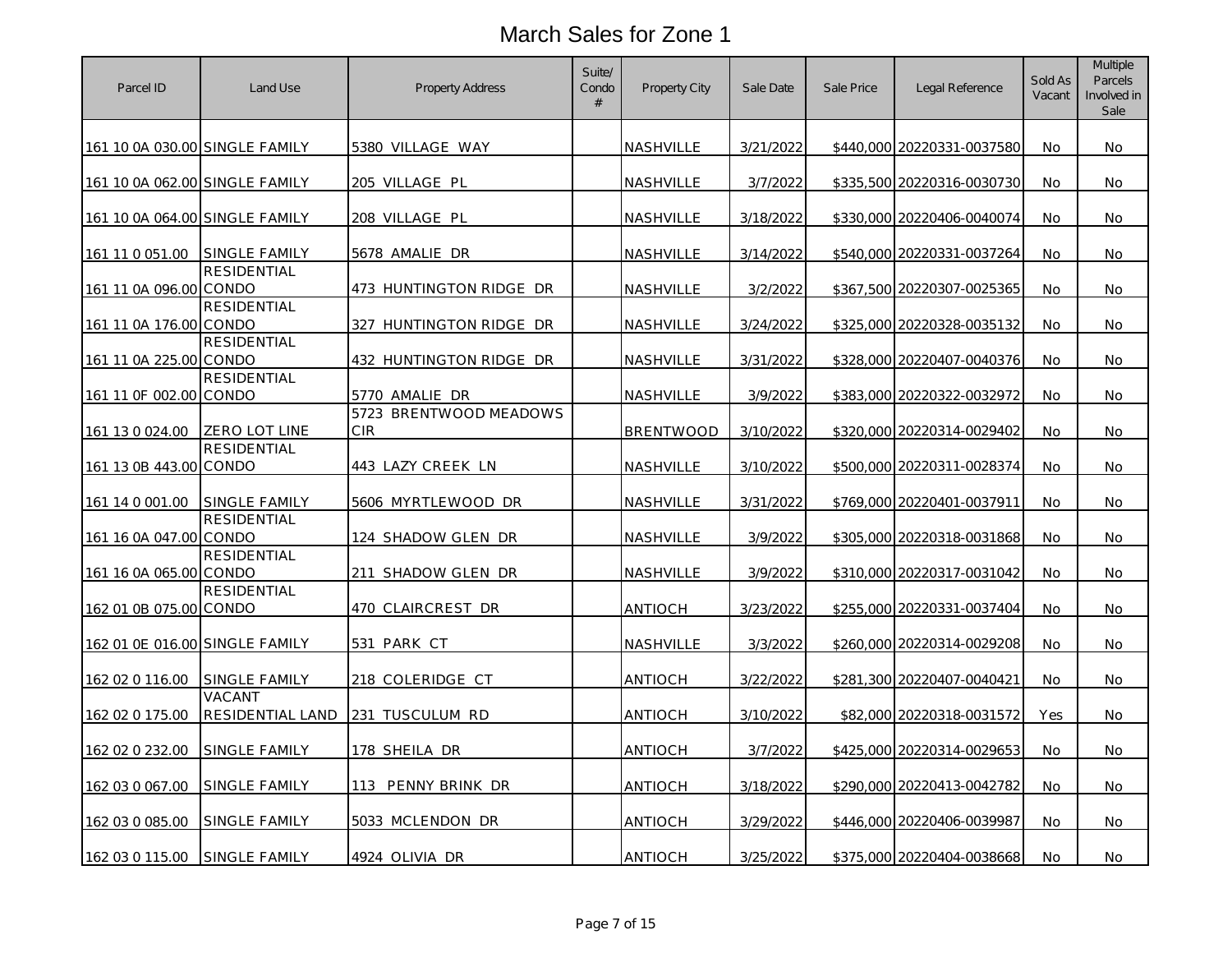| Parcel ID                      | Land Use                    | <b>Property Address</b> | Suite/<br>Condo<br>$\#$ | Property City    | Sale Date | Sale Price | Legal Reference            | Sold As<br>Vacant | Multiple<br>Parcels<br>Involved in<br>Sale |
|--------------------------------|-----------------------------|-------------------------|-------------------------|------------------|-----------|------------|----------------------------|-------------------|--------------------------------------------|
| 162 03 0 206.00                | SINGLE FAMILY               | 137 KAREN RAY CT        |                         | antioch          | 3/8/2022  |            | \$235,000 20220314-0029644 | No                | No.                                        |
| 162 05 0 196.00                | <b>SINGLE FAMILY</b>        | 308 ASH GROVE CT        |                         | NASHVILLE        | 3/4/2022  |            | \$385,000 20220323-0033672 | No                | No                                         |
| 162 05 0 256.00                | <b>SINGLE FAMILY</b>        | 309 EULALA CIR          |                         | NASHVILLE        | 3/23/2022 |            | \$375,000 20220328-0035142 | No                | No.                                        |
| 162 05 0C 030.00 CONDO         | <b>RESIDENTIAL</b>          | 5515 COUNTRY DR         | 30                      | NASHVILLE        | 3/29/2022 |            | \$260,000 20220406-0039657 | No                | No                                         |
| 162 06 0 148.00                | <b>SINGLE FAMILY</b>        | 218 TOWNES DR           |                         | NASHVILLE        | 3/15/2022 |            | \$349,900 20220324-0033982 | No.               | No.                                        |
| 162 06 0 191.00                | <b>DUPLEX</b>               | 5240 TUSCULUM CT        |                         | NASHVILLE        | 3/17/2022 |            | \$331,000 20220331-0037199 | No                | No                                         |
| 162 07 0 033.00                | SINGLE FAMILY               | 80 TUSCULUM RD          |                         | antioch          | 3/31/2022 |            | \$290,000 20220407-0040348 | No.               | No.                                        |
| 162 07 0 107.00                | SINGLE FAMILY               | 5044 MCLENDON DR        |                         | antioch          | 3/1/2022  |            | \$267,500 20220323-0033339 | No                | No.                                        |
| 162 09 0 020.00                | <b>DUPLEX</b>               | 528 CEDAR DR            |                         | NASHVILLE        | 3/2/2022  |            | \$150,000 20220311-0028627 | No.               | No.                                        |
| 162 09 0A 036.00               | <b>RESIDENTIAL</b><br>CONDO | 5510 COUNTRY DR         | 36                      | NASHVILLE        | 3/25/2022 |            | \$215,000 20220412-0042458 | No                | No.                                        |
| 162 09 0B 065.00               | RESIDENTIAL<br>CONDO        | 5600 COUNTRY DR         | 152                     | <b>NASHVILLE</b> | 3/7/2022  |            | \$224,900 20220314-0029455 | No.               | No                                         |
| 162 09 0C 548.00 CONDO         | <b>RESIDENTIAL</b>          | 548 CEDAR DR            |                         | NASHVILLE        | 3/7/2022  |            | \$79,000 20220328-0035482  | <b>No</b>         | No.                                        |
| 162 13 0 175.00                | SINGLE FAMILY               | 124 CEDARMONT CIR       |                         | <b>NASHVILLE</b> | 3/9/2022  |            | \$322,000 20220322-0032665 | No                | No.                                        |
| 162 16 0 016.00                | ZERO LOT LINE               | 505 CLUBHOUSE CT        |                         | ANTIOCH          | 3/18/2022 |            | \$175,000 20220322-0032643 | No                | No.                                        |
| 162 16 0 059.00                | ZERO LOT LINE               | 1402 BELL TRACE DR      |                         | antioch          | 3/4/2022  |            | \$233,000 20220315-0030036 | No                | No.                                        |
| 162 16 0D 008.00 SINGLE FAMILY |                             | 4829 HONEY GROVE DR     |                         | antioch          | 3/31/2022 |            | \$431,000 20220408-0040993 | No                | No.                                        |
| 162 16 0D 056.00 SINGLE FAMILY |                             | 4717 CRYSTAL BROOK DR   |                         | ANTIOCH          | 3/14/2022 |            | \$470,000 20220325-0034837 | No                | No                                         |
| 162 16 0D 061.00 SINGLE FAMILY |                             | 4737 CRYSTAL BROOK DR   |                         | ANTIOCH          | 3/11/2022 |            | \$404,500 20220324-0034186 | No                | No.                                        |
| 162 16 0E 069.00 SINGLE FAMILY |                             | 505 BELL TRACE LN       |                         | antioch          | 3/15/2022 |            | \$340,000 20220324-0034214 | No                | No                                         |
| 171 03 0A 169.00 SINGLE FAMILY |                             | 1309 FORT SUMTER PL     |                         | BRENTWOOD        | 3/24/2022 |            | \$762,000 20220408-0040920 | No                | No.                                        |
| 171 04 0A 067.00 SINGLE FAMILY |                             | 5552 NEVIL PT           |                         | <b>BRENTWOOD</b> | 3/21/2022 |            | \$715,000 20220329-0036438 | No                | No.                                        |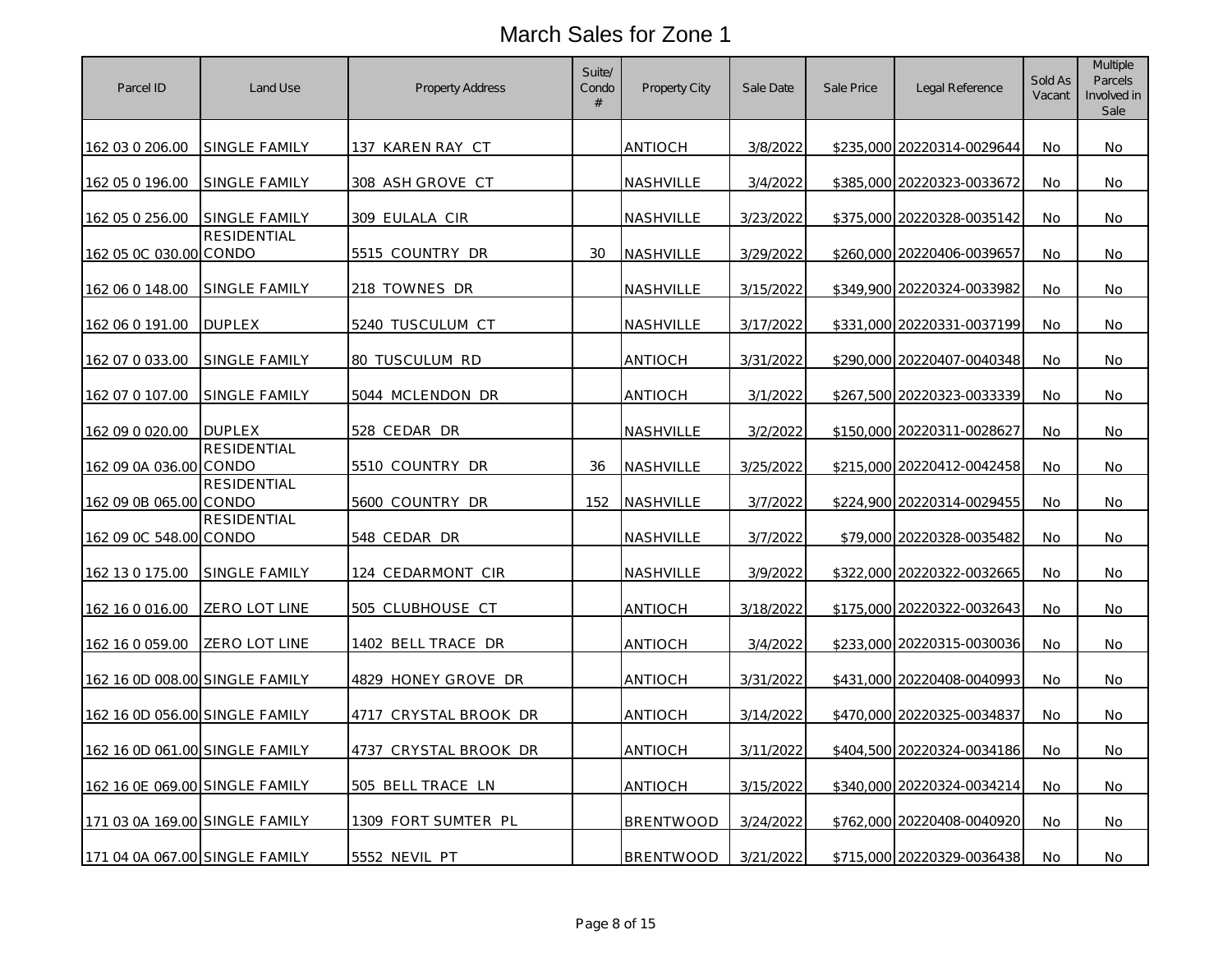| Parcel ID                      | Land Use                                    | Property Address               | Suite/<br>Condo<br># | Property City    | Sale Date | Sale Price | Legal Reference            | Sold As<br>Vacant | Multiple<br>Parcels<br>Involved in<br>Sale |
|--------------------------------|---------------------------------------------|--------------------------------|----------------------|------------------|-----------|------------|----------------------------|-------------------|--------------------------------------------|
| 172 02 0 101.00                | SINGLE FAMILY                               | 6125 STILLMEADOW DR            |                      | <b>NASHVILLE</b> | 3/24/2022 |            | \$700,000 20220328-0035114 | No                | No                                         |
|                                | VACANT<br>172 02 0A 010.00 RESIDENTIAL LAND | 5809 WOODLAND HILLS DR         |                      | NASHVILLE        | 3/31/2022 |            | \$220,000 20220408-0041494 | Yes               | No                                         |
|                                | VACANT<br>172 02 0A 012.00 RESIDENTIAL LAND | 5817<br>WOODLAND HILLS DR      |                      | NASHVILLE        | 3/7/2022  |            | \$273,200 20220314-0029290 | Yes               | No                                         |
|                                | VACANT<br>172 02 0A 015.00 RESIDENTIAL LAND | 5833 WOODLAND HILLS DR         |                      | <b>NASHVILLE</b> | 3/11/2022 |            | \$270,000 20220316-0030848 | Yes               | No                                         |
| 172 04 0A 061.00 SINGLE FAMILY |                                             | 1252 BRENTWOOD<br>HIGHLANDS DR |                      | <b>NASHVILLE</b> | 3/14/2022 |            | \$545,000 20220322-0032984 | No                | No                                         |
| 172 08 0A 008.00 SINGLE FAMILY |                                             | 5821 LABRADOR LN               |                      | ANTIOCH          | 3/30/2022 |            | \$253,000 20220414-0043241 | No                | No                                         |
| 172 10 0B 078.00 SINGLE FAMILY |                                             | 6201<br>PALOMAR CT             |                      | NASHVILLE        | 3/4/2022  |            | \$575,000 20220311-0028867 | No                | No                                         |
| 172 12 0A 107.00 SINGLE FAMILY |                                             | 2301 PEAK HILL CV              |                      | NASHVILLE        | 3/21/2022 |            | \$502,000 20220329-0036180 | No                | No                                         |
| 172 12 0B 081.00 SINGLE FAMILY |                                             | 408 CRESTFIELD CT              |                      | <b>NASHVILLE</b> | 3/17/2022 |            | \$400,000 20220318-0031803 | No                | No                                         |
| 172 12 0B 094.00 SINGLE FAMILY |                                             | 1609 ROUNDHILL DR              |                      | NASHVILLE        | 3/21/2022 |            | \$415,000 20220323-0033251 | No                | No                                         |
| 172 12 0D 038.00 CONDO         | <b>RESIDENTIAL</b>                          | 7007 LENOX VILLAGE DR          | 8                    | NASHVILLE        | 3/18/2022 |            | \$320,000 20220329-0036042 | No                | No                                         |
| 172 12 0D 402.00 CONDO         | <b>RESIDENTIAL</b>                          | 7231 ALTHORP WAY               | 14                   | NASHVILLE        | 3/17/2022 |            | \$267,000 20220328-0035180 | No                | No                                         |
| 172 14 0A 076.00 SINGLE FAMILY |                                             | 1225 WEXFORD DOWNS LN          |                      | NASHVILLE        | 3/9/2022  |            | \$575,000 20220328-0035100 | No                | No                                         |
| 172 14 0A 091.00 SINGLE FAMILY |                                             | 1505 BRAEBURY CIR              |                      | NASHVILLE        | 3/16/2022 |            | \$688,000 20220321-0032380 | No.               | No.                                        |
| 172 15 0A 068.00 SINGLE FAMILY |                                             | 136 HOLT HILLS RD              |                      | NASHVILLE        | 3/11/2022 |            | \$431,000 20220322-0032671 | <b>No</b>         | No                                         |
| 172 15 0A 167.00 SINGLE FAMILY |                                             | 1521 CROSSWIND DR              |                      | NASHVILLE        | 3/31/2022 |            | \$500,000 20220405-0039192 | No.               | No                                         |
| 173 01 0 084.00                | SINGLE FAMILY                               | 235 CEDARVIEW DR               |                      | ANTIOCH          | 3/24/2022 |            | \$370,000 20220404-0038558 | No                | No                                         |
| 173 01 0 207.00                | ZERO LOT LINE                               | 742 RIDGEVIEW CT               |                      | ANTIOCH          | 3/14/2022 |            | \$255,000 20220323-0033540 | No.               | No.                                        |
| 173 04 0A 045.00 SINGLE FAMILY |                                             | 201 BEN ALEX CT                |                      | ANTIOCH          | 3/9/2022  |            | \$414,800 20220321-0032116 | <b>No</b>         | No                                         |
| 173 04 0A 355.00 SINGLE FAMILY |                                             | 5525 OAK CHASE DR              |                      | ANTIOCH          | 3/3/2022  |            | \$475,000 20220311-0028856 | No                | No                                         |
| 173 05 0A 144.00 CONDO         | <b>RESIDENTIAL</b>                          | 1849 SHAYLIN LOOP              |                      | <b>ANTIOCH</b>   | 3/28/2022 |            | \$310,000 20220405-0039092 | No                | No                                         |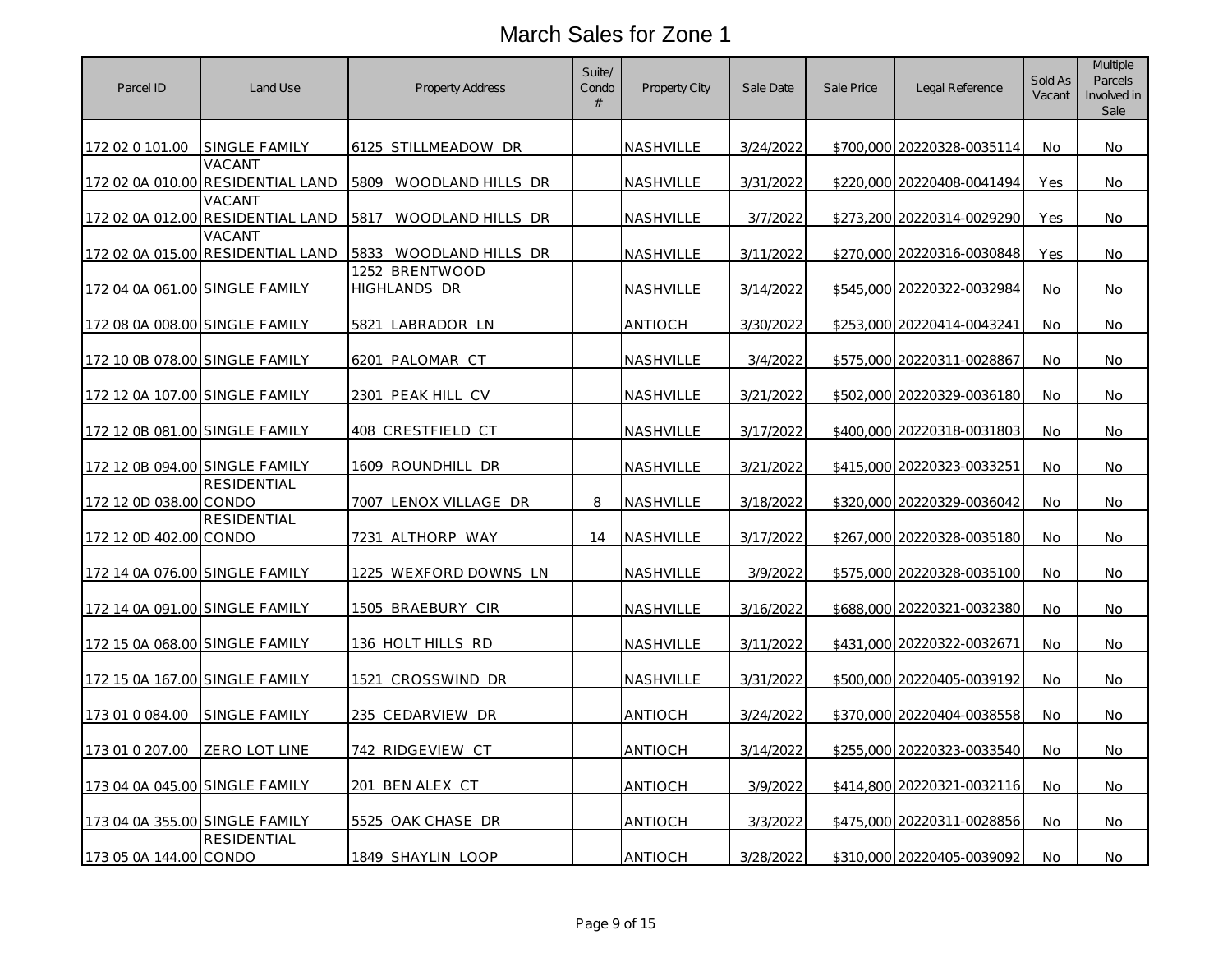| Parcel ID                      | Land Use | <b>Property Address</b> | Suite/<br>Condo<br>$\#$ | Property City    | Sale Date | Sale Price | Legal Reference            | Sold As<br>Vacant | Multiple<br>Parcels<br>Involved in<br>Sale |
|--------------------------------|----------|-------------------------|-------------------------|------------------|-----------|------------|----------------------------|-------------------|--------------------------------------------|
| 173 08 0A 071.00 SINGLE FAMILY |          | 2005 SKYSHORE WAY       |                         | ANTIOCH          | 3/10/2022 |            | \$440,000 20220321-0032199 | No                | No                                         |
| 173 08 0A 107.00 SINGLE FAMILY |          | 5699 DEER VALLEY TRL    |                         | ANTIOCH          | 3/25/2022 |            | \$481,400 20220310-0027853 | No                | No                                         |
| 173 09 0A 099.00 SINGLE FAMILY |          | 616 ST JULES LN         |                         | NASHVILLE        | 3/21/2022 |            | \$555,000 20220328-0035799 | No                | No.                                        |
| 173 09 0A 147.00 SINGLE FAMILY |          | 6920 SUNNYWOOD DR       |                         | <b>NASHVILLE</b> | 3/28/2022 |            | \$585,000 20220401-0038118 | No                | No                                         |
| 173 09 0A 191.00 SINGLE FAMILY |          | 7834 HEATON WAY         |                         | <b>NASHVILLE</b> | 3/18/2022 |            | \$375,000 20220401-0038224 | No                | No                                         |
| 173 09 0A 239.00 SINGLE FAMILY |          | 8307 ST DANASUS DR      |                         | NASHVILLE        | 3/25/2022 |            | \$390,000 20220401-0038238 | No                | No                                         |
| 173 09 0A 259.00 SINGLE FAMILY |          | 8610 GAUPHIN PL         |                         | <b>NASHVILLE</b> | 3/17/2022 |            | \$345,000 20220330-0037072 | No                | No.                                        |
| 173 09 0A 265.00 SINGLE FAMILY |          | 8344 ST DANASUS DR      |                         | NASHVILLE        | 3/25/2022 |            | \$510,000 20220328-0035287 | No                | No                                         |
| 173 09 0A 324.00 SINGLE FAMILY |          | 1003 LOXLEY DR          |                         | <b>NASHVILLE</b> | 3/21/2022 |            | \$352,000 20220408-0041368 | No                | No.                                        |
| 173 09 0A 347.00 SINGLE FAMILY |          | 7848 HEATON WAY         |                         | NASHVILLE        | 3/4/2022  |            | \$320,000 20220309-0026798 | No                | No.                                        |
| 173 09 0A 430.00 SINGLE FAMILY |          | 8630 GAUPHIN PL         |                         | NASHVILLE        | 3/1/2022  |            | \$340,000 20220311-0029007 | No.               | No                                         |
| 173 09 0A 500.00 SINGLE FAMILY |          | 8728 GAUPHIN PL         |                         | NASHVILLE        | 3/16/2022 |            | \$300,000 20220325-0034532 | No                | No                                         |
| 173 09 0A 643.00 SINGLE FAMILY |          | 2911 STONE LN           |                         | <b>NASHVILLE</b> | 3/11/2022 |            | \$345,000 20220324-0033943 | No                | No.                                        |
| 173 09 0A 750.00 SINGLE FAMILY |          | 3132 FYFFE LN           |                         | NASHVILLE        | 3/31/2022 |            | \$392,000 20220412-0042131 | No                | No.                                        |
| 173 09 0A 751.00 SINGLE FAMILY |          | 3130 FYFFE LN           |                         | NASHVILLE        | 3/25/2022 |            | \$357,000 20220330-0037067 | No                | No                                         |
| 173 09 0B 141.00 SINGLE FAMILY |          | 6332 SUNNYWOOD DR       |                         | <b>ANTIOCH</b>   | 3/21/2022 |            | \$552,000 20220329-0036058 | No                | No.                                        |
| 173 10 0A 123.00 SINGLE FAMILY |          | 3416 TURFWAY LN         |                         | ANTIOCH          | 3/31/2022 |            | \$495,000 20220408-0041129 | No                | No                                         |
| 173 10 0C 023.00 SINGLE FAMILY |          | 181 BLACKPOOL DR        |                         | <b>ANTIOCH</b>   | 3/28/2022 |            | \$515,000 20220405-0039245 | No                | No.                                        |
| 173 10 0C 115.00 SINGLE FAMILY |          | 269 BLACKPOOL DR        |                         | <b>NASHVILLE</b> | 3/25/2022 |            | \$634,154 20220404-0038537 | No                | No                                         |
| 174 01 0A 093.00 SINGLE FAMILY |          | 1108 SHIRE DR           |                         | <b>ANTIOCH</b>   | 3/17/2022 |            | \$365,000 20220329-0035830 | No                | No                                         |
| 174 01 0A 099.00 SINGLE FAMILY |          | 1084 SHIRE DR           |                         | <b>ANTIOCH</b>   | 3/10/2022 |            | \$362,000 20220318-0031784 | No                | No.                                        |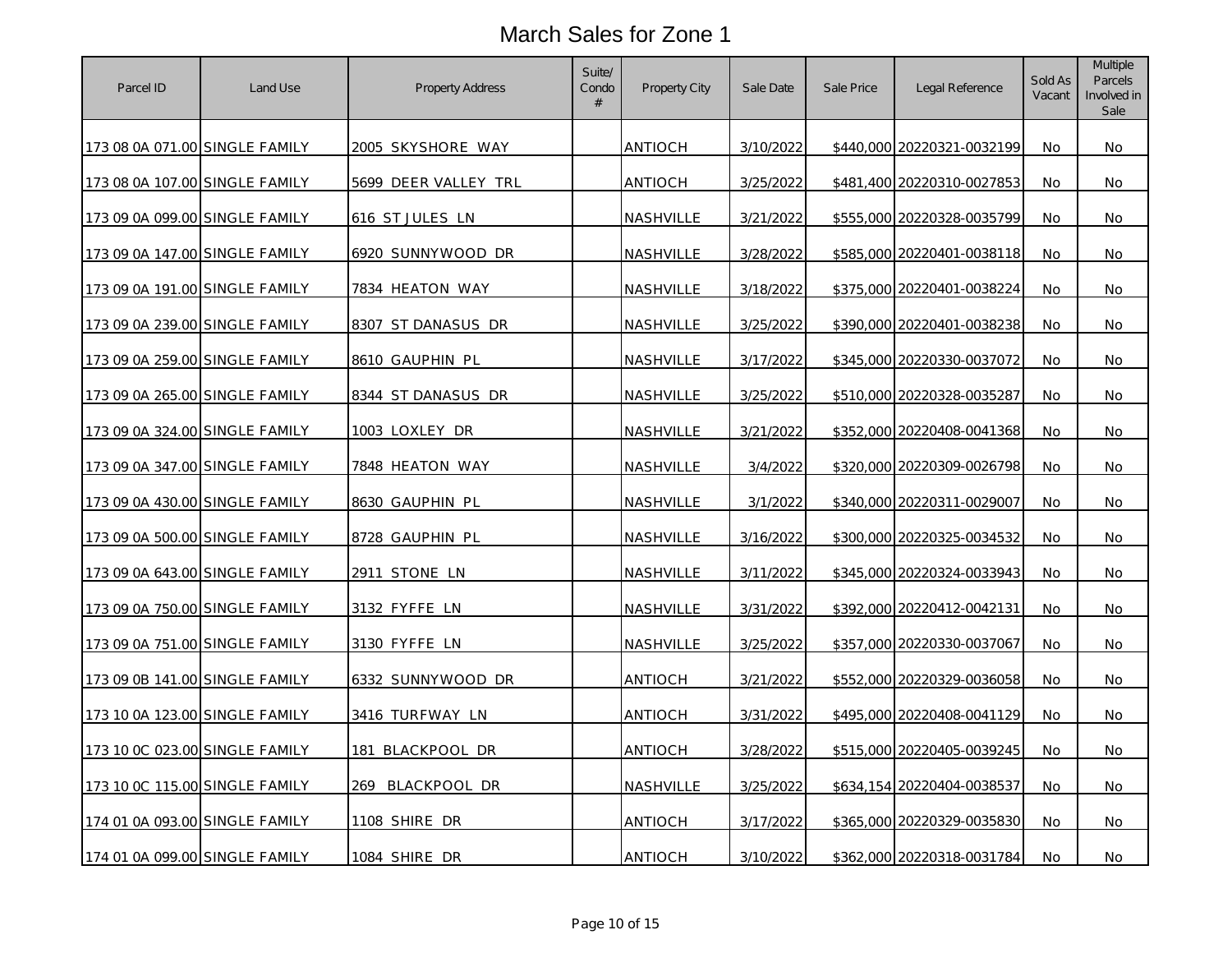| Parcel ID                      | Land Use                                    | <b>Property Address</b> | Suite/<br>Condo<br>$\#$ | <b>Property City</b> | Sale Date | Sale Price | Legal Reference            | Sold As<br>Vacant | Multiple<br>Parcels<br>Involved in<br>Sale |
|--------------------------------|---------------------------------------------|-------------------------|-------------------------|----------------------|-----------|------------|----------------------------|-------------------|--------------------------------------------|
| 174 01 0A 131.00 SINGLE FAMILY |                                             | 1108 SILVERMOON DR      |                         | antioch              | 3/15/2022 |            | \$410,000 20220316-0030496 | No                | No.                                        |
| 174 09 0B 025.00 SINGLE FAMILY |                                             | 121 LIGHTWOOD DR        |                         | <b>ANTIOCH</b>       | 3/7/2022  |            | \$500,000 20220314-0029676 | No                | No.                                        |
|                                | VACANT<br>174 09 0B 052.00 RESIDENTIAL LAND | 244 LIGHTWOOD DR        |                         | ANTIOCH              | 3/10/2022 |            | \$90,000 20220322-0032679  | Yes               | No                                         |
| 174 11 0A 339.00 SINGLE FAMILY |                                             | 2921 KATONKA CT         |                         | antioch              | 3/10/2022 |            | \$400,000 20220321-0032167 | No                | No.                                        |
| 180 04 0A 061.00 SINGLE FAMILY |                                             | 2032 SHERBROOKE LN      |                         | <u>NASHVILLE</u>     | 3/18/2022 |            | \$590,000 20220330-0036543 | No                | No.                                        |
| 180 04 0A 118.00 SINGLE FAMILY |                                             | 944 CENTURY OAK DR      |                         | NASHVILLE            | 3/17/2022 |            | \$587,000 20220328-0035673 | No                | No.                                        |
| 180 04 0B 096.00 SINGLE FAMILY |                                             | 3448 WYNFALL LN         |                         | NASHVILLE            | 3/10/2022 |            | \$518,000 20220311-0028696 | No                | No.                                        |
| 181 01 0B 213.00 SINGLE FAMILY |                                             | 4036 SWEETBERRY DR      |                         | NASHVILLE            | 3/1/2022  |            | \$530,000 20220311-0028956 | No                | No                                         |
| 181 02 0A 064.00 CONDO         | <b>RESIDENTIAL</b>                          | 8231 LENOX CREEKSIDE DR | 8                       | <b>ANTIOCH</b>       | 3/30/2022 |            | \$250,000 20220406-0039933 | No                | No.                                        |
| 181 02 0A 081.00 CONDO         | <b>RESIDENTIAL</b>                          | 8401 CALLABEE WAY       | 11                      | <b>ANTIOCH</b>       | 3/2/2022  |            | \$290,000 20220314-0029205 | No                | No.                                        |
| 181 02 0A 126.00 CONDO         | RESIDENTIAL                                 | 8431 CALLABEE WAY       | 14                      | <b>ANTIOCH</b>       | 3/17/2022 |            | \$260,000 20220328-0035396 | No                | No                                         |
| 181 03 0A 246.00 SINGLE FAMILY |                                             | 7433 STECOAH ST         |                         | antioch              | 3/23/2022 |            | \$486,000 20220324-0033813 | No                | No.                                        |
| 181 03 0A 346.00 SINGLE FAMILY |                                             | 8029 MANDAN DR          |                         | BRENTWOOD            | 3/25/2022 |            | \$525,000 20220328-0035129 | No                | No.                                        |
| 181 05 0A 208.00 CONDO         | <b>RESIDENTIAL</b>                          | 934 GOVERNORS CT        | 208                     | <b>ANTIOCH</b>       | 3/22/2022 |            | \$257,500 20220329-0036376 | No                | No.                                        |
| 181 07 0A 029.00 SINGLE FAMILY |                                             | 309 ZABLE CT            |                         | <b>BRENTWOOD</b>     | 3/31/2022 |            | \$600,000 20220407-0040646 | No                | No.                                        |
| 181 10 0A 042.00 SINGLE FAMILY |                                             | 6765 AUTUMN OAKS DR     |                         | <b>BRENTWOOD</b>     | 3/16/2022 |            | \$495,000 20220329-0035943 | No                | No.                                        |
| 181 10 0A 173.00 SINGLE FAMILY |                                             | 6912 SCARLET RIDGE DR   |                         | <b>BRENTWOOD</b>     | 3/15/2022 |            | \$470,000 20220316-0030606 | No                | No                                         |
| 181 10 0A 335.00 SINGLE FAMILY |                                             | 7929 OAKFIELD GRV       |                         | <b>BRENTWOOD</b>     | 3/11/2022 |            | \$590,000 20220329-0036172 | No                | No.                                        |
|                                | VACANT<br>181 11 0D 006.00 RESIDENTIAL LAND | 8034 WARBLER WAY        |                         | BRENTWOOD            | 3/28/2022 |            | \$101,500 20220330-0036609 | Yes               | No                                         |
|                                | VACANT<br>181 11 0E 089.00 RESIDENTIAL LAND | 8101 WARBLER WAY        |                         | BRENTWOOD            | 3/10/2022 |            | \$487,700 20220314-0029446 | No                | No.                                        |
| 181 11 OE 090.00 SINGLE FAMILY |                                             | 8085 WARBLER WAY        |                         | <b>BRENTWOOD</b>     | 3/8/2022  |            | \$468,600 20220314-0029495 | No                | No.                                        |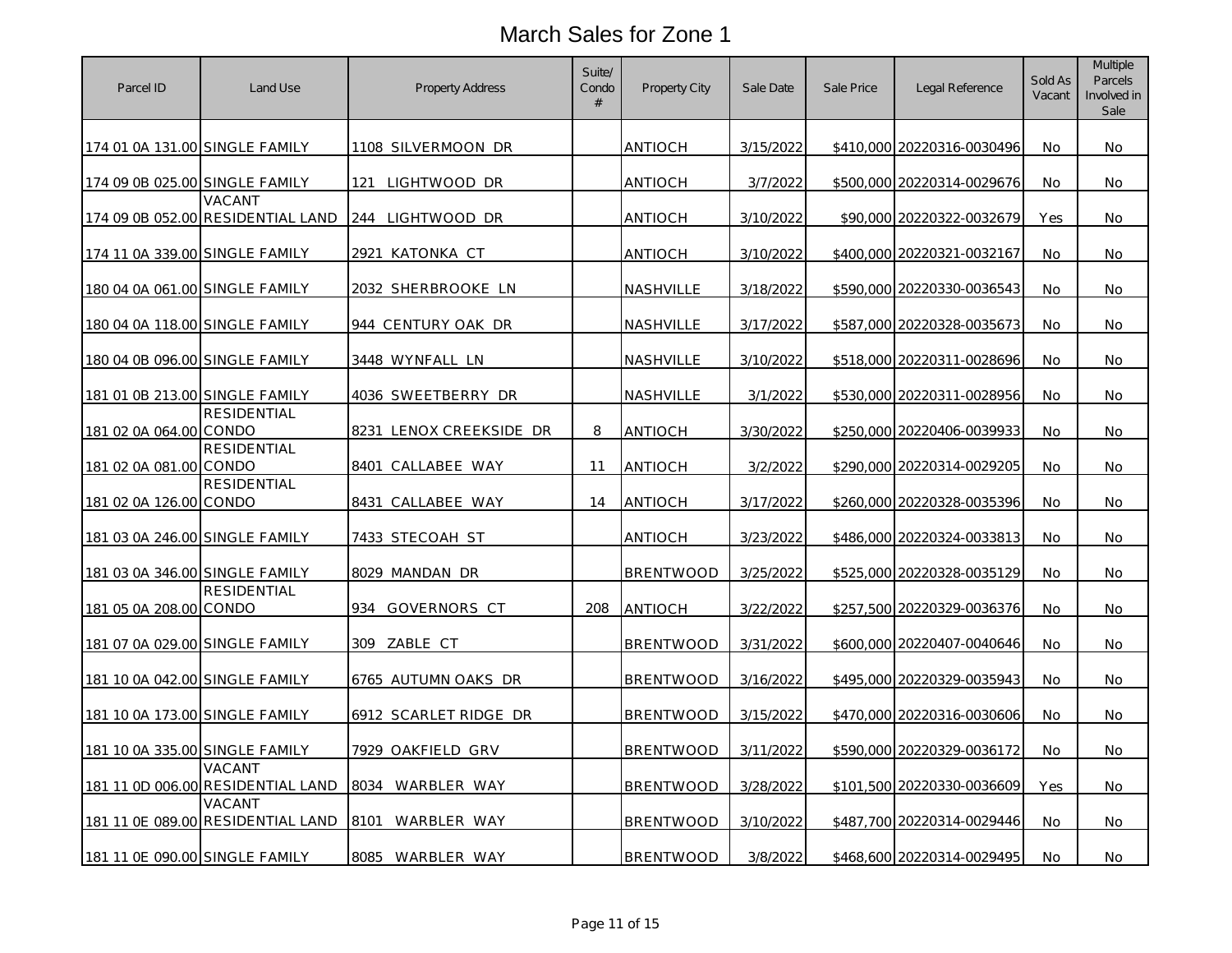| Parcel ID                      | Land Use                                    | <b>Property Address</b> | Suite/<br>Condo<br>$\#$ | Property City    | Sale Date | Sale Price | Legal Reference            | Sold As<br>Vacant | Multiple<br>Parcels<br>Involved in<br>Sale |
|--------------------------------|---------------------------------------------|-------------------------|-------------------------|------------------|-----------|------------|----------------------------|-------------------|--------------------------------------------|
| 181 11 0E 129.00 SINGLE FAMILY |                                             | 2005<br>TANAGER DR      |                         | <b>BRENTWOOD</b> | 3/17/2022 |            | \$598,125 20220318-0031503 | No                | No                                         |
| 181 11 OE 136.00 SINGLE FAMILY |                                             | 9270 BARCO RD           |                         | <b>BRENTWOOD</b> | 3/28/2022 |            | \$613,285 20220329-0035919 | No                | No                                         |
| 181 11 0E 138.00 SINGLE FAMILY |                                             | BARCO RD<br>9255        |                         | <b>BRENTWOOD</b> | 3/28/2022 |            | \$582,385 20220330-0036601 | No                | No                                         |
| 181 14 0A 161.00 CONDO         | <b>RESIDENTIAL</b>                          | 8517 CALISTOGA WAY      |                         | <b>BRENTWOOD</b> | 3/24/2022 |            | \$305,000 20220404-0038346 | No                | No                                         |
| 181 14 0A 193.00 CONDO         | RESIDENTIAL                                 | 8810 DOLCETTO GRV       |                         | <b>BRENTWOOD</b> | 3/11/2022 |            | \$395,000 20220316-0030869 | No                | No                                         |
| 181 15 0A 091.00 SINGLE FAMILY |                                             | 148 LENHAM DR           |                         | <b>BRENTWOOD</b> | 3/10/2022 |            | \$499,900 20220322-0033038 | <b>No</b>         | No.                                        |
| 181 15 0A 154.00 SINGLE FAMILY |                                             | 905 CHICK CT            |                         | <b>BRENTWOOD</b> | 3/3/2022  |            | \$495,900 20220311-0028853 | No                | No                                         |
| 182 01 0A 059.00 SINGLE FAMILY |                                             | 1005 MORNING CT         |                         | <b>ANTIOCH</b>   | 3/23/2022 |            | \$430,000 20220331-0037499 | No                | No                                         |
| 182 02 0B 154.00 SINGLE FAMILY |                                             | 7512<br>MAGGIE DR       |                         | ANTIOCH          | 3/29/2022 |            | \$461,800 20220412-0042066 | No.               | No                                         |
| 182 02 0B 155.00 SINGLE FAMILY |                                             | 7508<br>MAGGIE DR       |                         | ANTIOCH          | 3/4/2022  |            | \$461,800 20220323-0033049 | No                | No                                         |
| 182 02 0B 160.00 SINGLE FAMILY | VACANT                                      | 7523<br>MAGGIE DR       |                         | ANTIOCH          | 3/31/2022 |            | \$461,800 20220412-0042085 | No.               | No                                         |
|                                | 182 02 0C 012.00 RESIDENTIAL LAND<br>VACANT | 4125<br>CHAMBORD DR     |                         | ANTIOCH          | 3/4/2022  |            | \$425,000 20220314-0029470 | Yes               | Yes                                        |
|                                | 182 02 0C 023.00 RESIDENTIAL LAND<br>VACANT | 4116 CHAMBORD DR        |                         | ANTIOCH          | 3/4/2022  |            | \$425,000 20220314-0029470 | Yes               | Yes                                        |
|                                | 182 02 0C 025.00 RESIDENTIAL LAND           | 4124<br>CHAMBORD DR     |                         | ANTIOCH          | 3/4/2022  |            | \$425,000 20220314-0029470 | Yes               | Yes                                        |
| 182 02 0C 030.00 SINGLE FAMILY |                                             | BAYONNE DR<br>508       |                         | ANTIOCH          | 3/15/2022 |            | \$351,880 20220322-0032570 | No                | No.                                        |
| 182 02 0C 031.00 SINGLE FAMILY | VACANT                                      | 505<br>BAYONNE DR       |                         | ANTIOCH          | 3/14/2022 |            | \$407,765 20220315-0030021 | No                | No                                         |
|                                | 182 02 0C 045.00 RESIDENTIAL LAND           | 2548 HASKELL DR         |                         | ANTIOCH          | 3/4/2022  |            | \$425,000 20220314-0029470 | Yes               | Yes                                        |
|                                | VACANT<br>182 02 0C 052.00 RESIDENTIAL LAND | HASKELL DR<br>2567      |                         | ANTIOCH          | 3/4/2022  |            | \$425,000 20220314-0029470 | Yes               | Yes                                        |
| 182 02 0C 064.00 SINGLE FAMILY |                                             | 2519 HASKELL DR         |                         | ANTIOCH          | 3/17/2022 |            | \$377,065 20220404-0038468 | No                | No                                         |
| 182 02 0C 066.00 SINGLE FAMILY |                                             | 4209<br>CHAUMONT DR     |                         | ANTIOCH          | 3/17/2022 |            | \$355,565 20220318-0031497 | No                | No                                         |
| 182 02 0C 067.00 SINGLE FAMILY |                                             | 4205 CHAUMONT DR        |                         | ANTIOCH          | 3/14/2022 |            | \$336,265 20220315-0030026 | No                | No                                         |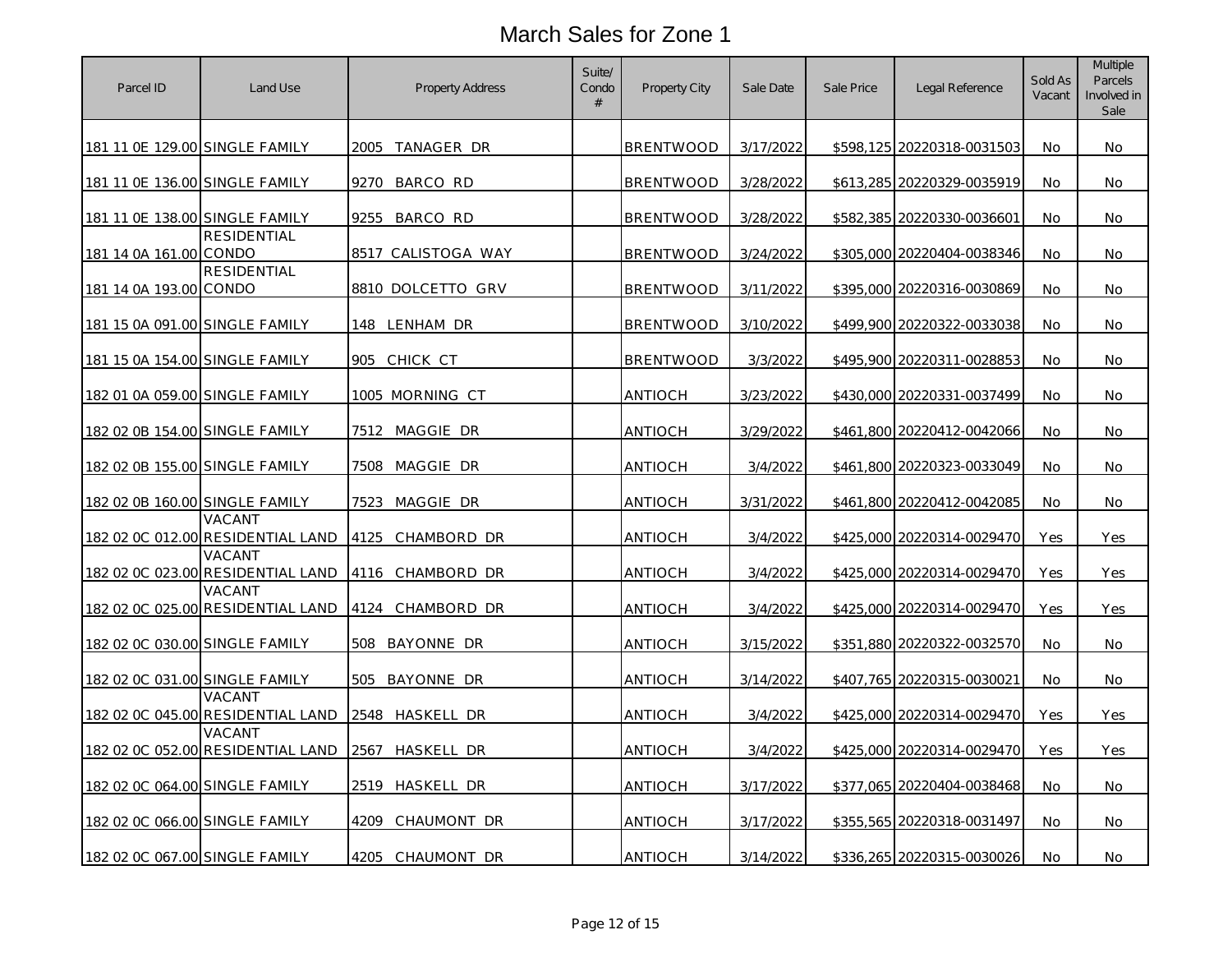| Parcel ID                      | Land Use                                    | Property Address            | Suite/<br>Condo<br>$\#$ | Property City  | Sale Date | Sale Price | Legal Reference            | Sold As<br>Vacant | <b>Multiple</b><br>Parcels<br>Involved in<br>Sale |
|--------------------------------|---------------------------------------------|-----------------------------|-------------------------|----------------|-----------|------------|----------------------------|-------------------|---------------------------------------------------|
| 182 06 0A 199.00 SINGLE FAMILY |                                             | 8253 RAMSTONE WAY           |                         | ANTIOCH        | 3/26/2022 |            | \$370,000 20220401-0038019 | No                | No                                                |
|                                | VACANT<br>182 06 0B 042.00 RESIDENTIAL LAND | 9256 THOMASON TRL           |                         | ANTIOCH        | 3/23/2022 |            | \$794,048 20220328-0035106 | Yes               | Yes                                               |
|                                | VACANT<br>182 06 0B 043.00 RESIDENTIAL LAND | 9252<br>THOMASON TRL        |                         | <b>ANTIOCH</b> | 3/23/2022 |            | \$794,048 20220328-0035106 | Yes               | Yes                                               |
|                                | VACANT<br>182 06 0B 044.00 RESIDENTIAL LAND | 9253<br>THOMASON TRL        |                         | ANTIOCH        | 3/23/2022 |            | \$794,048 20220328-0035106 | Yes               | Yes                                               |
|                                | VACANT<br>182 06 0B 045.00 RESIDENTIAL LAND | 9257 THOMASON TRL           |                         | ANTIOCH        | 3/23/2022 |            | \$794,048 20220328-0035106 | Yes               | Yes                                               |
|                                | VACANT<br>182 06 0B 048.00 RESIDENTIAL LAND | 1016 CROSSINGS RIDGE DR     |                         | ANTIOCH        | 3/23/2022 |            | \$794,048 20220328-0035106 | Yes               | Yes                                               |
|                                | VACANT<br>182 06 0B 049.00 RESIDENTIAL LAND | CROSSINGS RIDGE DR<br>1012  |                         | ANTIOCH        | 3/23/2022 |            | \$794,048 20220328-0035106 | Yes               | Yes                                               |
|                                | VACANT<br>182 06 0B 051.00 RESIDENTIAL LAND | CROSSINGS RIDGE DR<br>1004  |                         | ANTIOCH        | 3/23/2022 |            | \$794,048 20220328-0035106 | Yes               | Yes                                               |
|                                | VACANT<br>182 06 0B 053.00 RESIDENTIAL LAND | 9265<br>THOMASON TRL        |                         | ANTIOCH        | 3/23/2022 |            | \$794,048 20220328-0035106 | Yes               | Yes                                               |
|                                | VACANT<br>182 06 0B 064.00 RESIDENTIAL LAND | 413 PARKER CT               |                         | ANTIOCH        | 3/23/2022 |            | \$794,048 20220328-0035106 | Yes               | Yes                                               |
| 182 15 0B 091.00 SINGLE FAMILY |                                             | 4004<br>ARROWLEAF LN        |                         | ANTIOCH        | 3/16/2022 |            | \$465,000 20220321-0031925 | No.               | No                                                |
| 182 15 0B 102.00 SINGLE FAMILY |                                             | 4050<br><u>ARROWLEAF LN</u> |                         | ANTIOCH        | 3/25/2022 |            | \$489,090 20220401-0037777 | No                | No                                                |
| 182 15 0B 103.00 SINGLE FAMILY |                                             | 4054 ARROWLEAF LN           |                         | ANTIOCH        | 3/4/2022  |            | \$479,890 20220314-0029341 | No                | No                                                |
| 182 15 0B 112.00 SINGLE FAMILY |                                             | 2052<br>NOTCHLEAF RD        |                         | ANTIOCH        | 3/24/2022 |            | \$497,090 20220331-0037218 | No                | No                                                |
| 182 15 0B 113.00 SINGLE FAMILY |                                             | 2056 NOTCHLEAF RD           |                         | ANTIOCH        | 3/21/2022 |            | \$500,990 20220328-0035656 | No                | No.                                               |
| 182 15 0B 114.00 SINGLE FAMILY |                                             | 2060 NOTCHLEAF RD           |                         | ANTIOCH        | 3/17/2022 |            | \$514,580 20220325-0034468 | No                | No                                                |
| 182 15 0B 115.00 SINGLE FAMILY | <b>RESIDENTIAL</b>                          | 2064<br>NOTCHLEAF RD        |                         | ANTIOCH        | 3/15/2022 |            | \$446,090 20220324-0033834 | No                | No                                                |
| 182 15 0C 019.00 CONDO         | <b>RESIDENTIAL</b>                          | 1406 WHITE DUTCH LN         |                         | ANTIOCH        | 3/3/2022  |            | \$328,000 20220311-0028960 | No                | No                                                |
| 182 15 0C 029.00 CONDO         |                                             | 1513 WHITE TIP LN           |                         | ANTIOCH        | 3/15/2022 |            | \$340,000 20220324-0034227 | No                | No                                                |
| 183 05 0A 249.00 SINGLE FAMILY |                                             | 5117 MORNINGWOOD LN         |                         | ANTIOCH        | 3/15/2022 |            | \$445,000 20220325-0034615 | No                | No                                                |
| 186 03 0A 018.00 SINGLE FAMILY |                                             | 142<br>BURKITT COMMONS AVE  |                         | NOLENSVILLE    | 3/25/2022 |            | \$450,077 20220328-0035785 | No                | No                                                |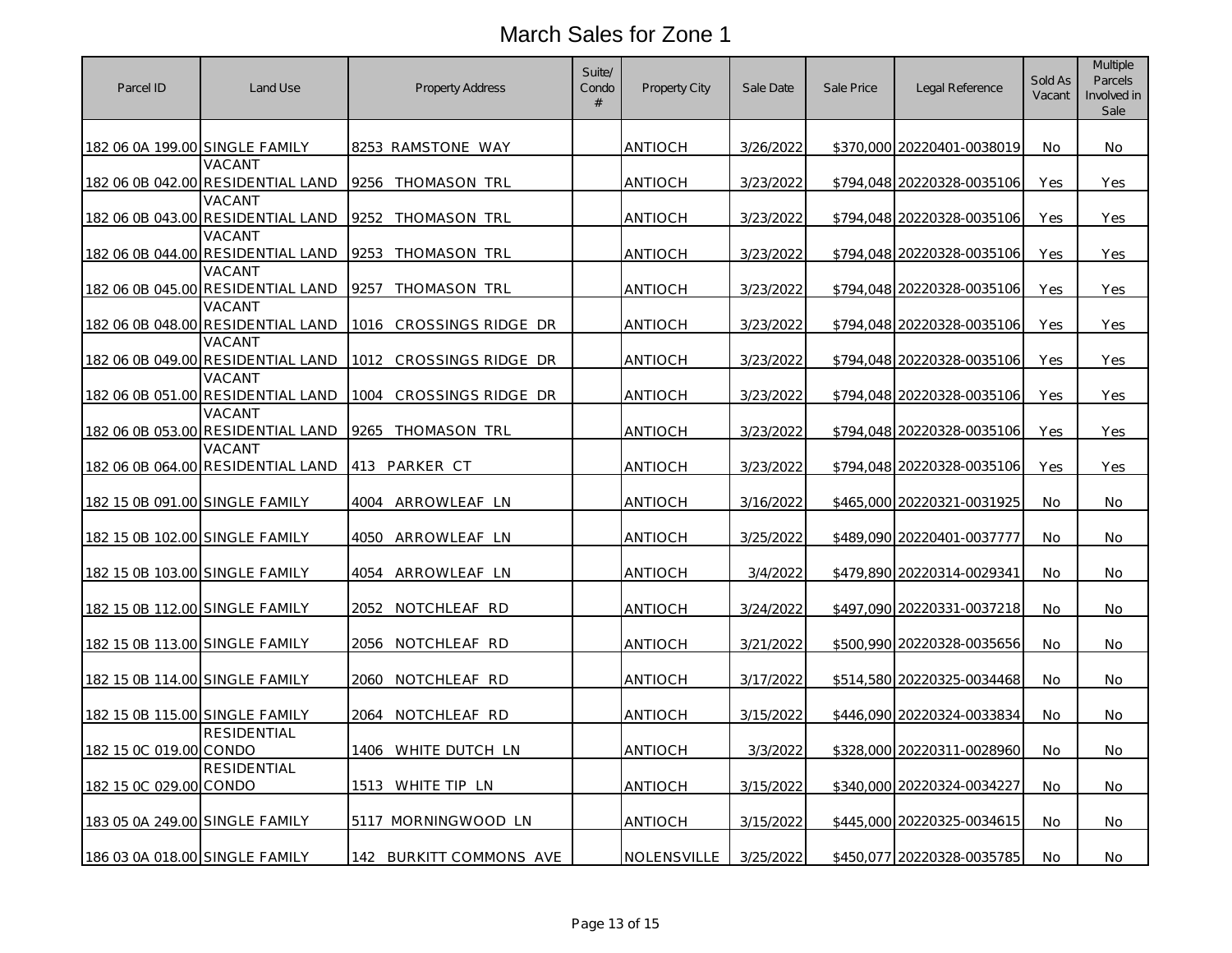| 3/17/2022<br>186 03 0A 019.00 SINGLE FAMILY<br>144 BURKITT COMMONS AVE<br>NOLENSVILLE<br>\$368,350 20220318-0031822<br>No<br>No<br>3/29/2022<br>186 03 0A 020.00 SINGLE FAMILY<br>BURKITT COMMONS AVE<br>NOLENSVILLE<br>\$335,975 20220330-0037119<br>No<br>146<br>No<br>186 03 0A 021.00 SINGLE FAMILY<br>BURKITT COMMONS AVE<br>NOLENSVILLE<br>3/31/2022<br>\$415,150 20220404-0038872<br>148<br>No<br>No<br>186 03 0A 151.00 SINGLE FAMILY<br>505 IVOR ST<br>NOLENSVILLE<br>3/31/2022<br>\$462,000 20220401-0037943<br>No<br>No<br><b>RESIDENTIAL</b><br>186 03 0B 006.00 CONDO<br>1011 VIDA WAY<br>102<br>NOLENSVILLE<br>3/17/2022<br>\$264,900 20220330-0036803<br>No<br>No<br><b>RESIDENTIAL</b><br>186 03 0B 007.00 CONDO<br>103<br>NOLENSVILLE<br>3/2/2022<br>\$264,900 20220303-0024537<br>1011<br>VIDA WAY<br>No<br>No<br><b>RESIDENTIAL</b><br>186 03 0B 008.00 CONDO<br>104<br>NOLENSVILLE<br>3/7/2022<br>\$264,900 20220308-0026588<br>No.<br>No.<br>1011<br>VIDA WAY<br><b>RESIDENTIAL</b><br>186 03 0B 012.00 CONDO<br>1011<br>VIDA WAY<br>201<br>NOLENSVILLE<br>3/15/2022<br>\$271,900 20220316-0030885<br><b>No</b><br>No<br><b>RESIDENTIAL</b><br>186 03 0B 014.00 CONDO<br>203<br>NOLENSVILLE<br>3/21/2022<br>\$254,900 20220322-0032906<br>1011<br>VIDA WAY<br>No<br>No.<br><b>RESIDENTIAL</b><br>186 03 0B 015.00 CONDO<br>3/8/2022<br>1011<br>VIDA WAY<br>204<br>NOLENSVILLE<br>\$264,900 20220311-0028502<br>No<br>No<br>RESIDENTIAL<br>186 03 0B 016.00 CONDO<br>205<br>NOLENSVILLE<br>3/7/2022<br>\$254,900 20220308-0026580<br>No.<br>1011<br>VIDA WAY<br>No.<br><b>RESIDENTIAL</b><br>186 03 0B 018.00 CONDO<br>207<br>NOLENSVILLE<br>3/8/2022<br>1011<br>VIDA WAY<br>\$269,900 20220309-0027222<br>No<br>No<br><b>RESIDENTIAL</b><br>186 03 0B 019.00 CONDO<br>301<br>3/2/2022<br>1011<br>VIDA WAY<br>NOLENSVILLE<br>\$297,900 20220303-0024514<br>No<br>No<br><b>RESIDENTIAL</b><br>186 03 0B 020.00 CONDO<br>302<br>1011<br>NOLENSVILLE<br>3/10/2022<br>\$273,900 20220311-0028883<br>VIDA WAY<br>No<br>No<br><b>RESIDENTIAL</b><br>186 03 0B 021.00 CONDO<br>303<br>3/4/2022<br>1011<br>VIDA WAY<br>NOLENSVILLE<br>\$264,900 20220307-0025859<br>No<br>No.<br><b>RESIDENTIAL</b><br>186 03 0B 022.00 CONDO<br>1011 VIDA WAY<br>304<br>3/14/2022<br>NOLENSVILLE<br>\$287,400 20220323-0033045<br>No<br>No<br><b>RESIDENTIAL</b><br>3/9/2022<br>186 03 0B 023.00 CONDO<br>305<br>NOLENSVILLE<br>\$287,900 20220311-0028890<br>No<br>1011<br>VIDA WAY<br>No<br><u>186 04 0A 154.00 SINGLE FAMILY</u><br>7629 KEMBERTON DR E<br>NOLENSVILLE<br>3/11/2022<br>\$755,000 20220329-0036206<br>No<br>No<br>186 04 0A 184.00 SINGLE FAMILY<br>8341 ELMCROFT CT<br>NOLENSVILLE<br>3/18/2022<br>\$510,000 20220329-0036134<br><b>No</b><br>No<br>186 04 0A 475.00 SINGLE FAMILY<br>413 MARLOWE CT<br>NOLENSVILLE<br>3/8/2022<br>\$768,000 20220317-0031138<br>No.<br>No.<br><b>RESIDENTIAL</b><br>\$379,900 20220322-0032599<br>186 04 0B 039.00 CONDO<br>7831 KEMBERTON DR W<br>NOLENSVILLE<br>3/17/2022<br>No<br>No | Parcel ID | Land Use | <b>Property Address</b> | Suite/<br>Condo<br>$\#$ | <b>Property City</b> | Sale Date | Sale Price | Legal Reference | Sold As<br>Vacant | Multiple<br>Parcels<br>Involved in<br>Sale |
|------------------------------------------------------------------------------------------------------------------------------------------------------------------------------------------------------------------------------------------------------------------------------------------------------------------------------------------------------------------------------------------------------------------------------------------------------------------------------------------------------------------------------------------------------------------------------------------------------------------------------------------------------------------------------------------------------------------------------------------------------------------------------------------------------------------------------------------------------------------------------------------------------------------------------------------------------------------------------------------------------------------------------------------------------------------------------------------------------------------------------------------------------------------------------------------------------------------------------------------------------------------------------------------------------------------------------------------------------------------------------------------------------------------------------------------------------------------------------------------------------------------------------------------------------------------------------------------------------------------------------------------------------------------------------------------------------------------------------------------------------------------------------------------------------------------------------------------------------------------------------------------------------------------------------------------------------------------------------------------------------------------------------------------------------------------------------------------------------------------------------------------------------------------------------------------------------------------------------------------------------------------------------------------------------------------------------------------------------------------------------------------------------------------------------------------------------------------------------------------------------------------------------------------------------------------------------------------------------------------------------------------------------------------------------------------------------------------------------------------------------------------------------------------------------------------------------------------------------------------------------------------------------------------------------------------------------------------------------------------------------------------------------------------|-----------|----------|-------------------------|-------------------------|----------------------|-----------|------------|-----------------|-------------------|--------------------------------------------|
|                                                                                                                                                                                                                                                                                                                                                                                                                                                                                                                                                                                                                                                                                                                                                                                                                                                                                                                                                                                                                                                                                                                                                                                                                                                                                                                                                                                                                                                                                                                                                                                                                                                                                                                                                                                                                                                                                                                                                                                                                                                                                                                                                                                                                                                                                                                                                                                                                                                                                                                                                                                                                                                                                                                                                                                                                                                                                                                                                                                                                                          |           |          |                         |                         |                      |           |            |                 |                   |                                            |
|                                                                                                                                                                                                                                                                                                                                                                                                                                                                                                                                                                                                                                                                                                                                                                                                                                                                                                                                                                                                                                                                                                                                                                                                                                                                                                                                                                                                                                                                                                                                                                                                                                                                                                                                                                                                                                                                                                                                                                                                                                                                                                                                                                                                                                                                                                                                                                                                                                                                                                                                                                                                                                                                                                                                                                                                                                                                                                                                                                                                                                          |           |          |                         |                         |                      |           |            |                 |                   |                                            |
|                                                                                                                                                                                                                                                                                                                                                                                                                                                                                                                                                                                                                                                                                                                                                                                                                                                                                                                                                                                                                                                                                                                                                                                                                                                                                                                                                                                                                                                                                                                                                                                                                                                                                                                                                                                                                                                                                                                                                                                                                                                                                                                                                                                                                                                                                                                                                                                                                                                                                                                                                                                                                                                                                                                                                                                                                                                                                                                                                                                                                                          |           |          |                         |                         |                      |           |            |                 |                   |                                            |
|                                                                                                                                                                                                                                                                                                                                                                                                                                                                                                                                                                                                                                                                                                                                                                                                                                                                                                                                                                                                                                                                                                                                                                                                                                                                                                                                                                                                                                                                                                                                                                                                                                                                                                                                                                                                                                                                                                                                                                                                                                                                                                                                                                                                                                                                                                                                                                                                                                                                                                                                                                                                                                                                                                                                                                                                                                                                                                                                                                                                                                          |           |          |                         |                         |                      |           |            |                 |                   |                                            |
|                                                                                                                                                                                                                                                                                                                                                                                                                                                                                                                                                                                                                                                                                                                                                                                                                                                                                                                                                                                                                                                                                                                                                                                                                                                                                                                                                                                                                                                                                                                                                                                                                                                                                                                                                                                                                                                                                                                                                                                                                                                                                                                                                                                                                                                                                                                                                                                                                                                                                                                                                                                                                                                                                                                                                                                                                                                                                                                                                                                                                                          |           |          |                         |                         |                      |           |            |                 |                   |                                            |
|                                                                                                                                                                                                                                                                                                                                                                                                                                                                                                                                                                                                                                                                                                                                                                                                                                                                                                                                                                                                                                                                                                                                                                                                                                                                                                                                                                                                                                                                                                                                                                                                                                                                                                                                                                                                                                                                                                                                                                                                                                                                                                                                                                                                                                                                                                                                                                                                                                                                                                                                                                                                                                                                                                                                                                                                                                                                                                                                                                                                                                          |           |          |                         |                         |                      |           |            |                 |                   |                                            |
|                                                                                                                                                                                                                                                                                                                                                                                                                                                                                                                                                                                                                                                                                                                                                                                                                                                                                                                                                                                                                                                                                                                                                                                                                                                                                                                                                                                                                                                                                                                                                                                                                                                                                                                                                                                                                                                                                                                                                                                                                                                                                                                                                                                                                                                                                                                                                                                                                                                                                                                                                                                                                                                                                                                                                                                                                                                                                                                                                                                                                                          |           |          |                         |                         |                      |           |            |                 |                   |                                            |
|                                                                                                                                                                                                                                                                                                                                                                                                                                                                                                                                                                                                                                                                                                                                                                                                                                                                                                                                                                                                                                                                                                                                                                                                                                                                                                                                                                                                                                                                                                                                                                                                                                                                                                                                                                                                                                                                                                                                                                                                                                                                                                                                                                                                                                                                                                                                                                                                                                                                                                                                                                                                                                                                                                                                                                                                                                                                                                                                                                                                                                          |           |          |                         |                         |                      |           |            |                 |                   |                                            |
|                                                                                                                                                                                                                                                                                                                                                                                                                                                                                                                                                                                                                                                                                                                                                                                                                                                                                                                                                                                                                                                                                                                                                                                                                                                                                                                                                                                                                                                                                                                                                                                                                                                                                                                                                                                                                                                                                                                                                                                                                                                                                                                                                                                                                                                                                                                                                                                                                                                                                                                                                                                                                                                                                                                                                                                                                                                                                                                                                                                                                                          |           |          |                         |                         |                      |           |            |                 |                   |                                            |
|                                                                                                                                                                                                                                                                                                                                                                                                                                                                                                                                                                                                                                                                                                                                                                                                                                                                                                                                                                                                                                                                                                                                                                                                                                                                                                                                                                                                                                                                                                                                                                                                                                                                                                                                                                                                                                                                                                                                                                                                                                                                                                                                                                                                                                                                                                                                                                                                                                                                                                                                                                                                                                                                                                                                                                                                                                                                                                                                                                                                                                          |           |          |                         |                         |                      |           |            |                 |                   |                                            |
|                                                                                                                                                                                                                                                                                                                                                                                                                                                                                                                                                                                                                                                                                                                                                                                                                                                                                                                                                                                                                                                                                                                                                                                                                                                                                                                                                                                                                                                                                                                                                                                                                                                                                                                                                                                                                                                                                                                                                                                                                                                                                                                                                                                                                                                                                                                                                                                                                                                                                                                                                                                                                                                                                                                                                                                                                                                                                                                                                                                                                                          |           |          |                         |                         |                      |           |            |                 |                   |                                            |
|                                                                                                                                                                                                                                                                                                                                                                                                                                                                                                                                                                                                                                                                                                                                                                                                                                                                                                                                                                                                                                                                                                                                                                                                                                                                                                                                                                                                                                                                                                                                                                                                                                                                                                                                                                                                                                                                                                                                                                                                                                                                                                                                                                                                                                                                                                                                                                                                                                                                                                                                                                                                                                                                                                                                                                                                                                                                                                                                                                                                                                          |           |          |                         |                         |                      |           |            |                 |                   |                                            |
|                                                                                                                                                                                                                                                                                                                                                                                                                                                                                                                                                                                                                                                                                                                                                                                                                                                                                                                                                                                                                                                                                                                                                                                                                                                                                                                                                                                                                                                                                                                                                                                                                                                                                                                                                                                                                                                                                                                                                                                                                                                                                                                                                                                                                                                                                                                                                                                                                                                                                                                                                                                                                                                                                                                                                                                                                                                                                                                                                                                                                                          |           |          |                         |                         |                      |           |            |                 |                   |                                            |
|                                                                                                                                                                                                                                                                                                                                                                                                                                                                                                                                                                                                                                                                                                                                                                                                                                                                                                                                                                                                                                                                                                                                                                                                                                                                                                                                                                                                                                                                                                                                                                                                                                                                                                                                                                                                                                                                                                                                                                                                                                                                                                                                                                                                                                                                                                                                                                                                                                                                                                                                                                                                                                                                                                                                                                                                                                                                                                                                                                                                                                          |           |          |                         |                         |                      |           |            |                 |                   |                                            |
|                                                                                                                                                                                                                                                                                                                                                                                                                                                                                                                                                                                                                                                                                                                                                                                                                                                                                                                                                                                                                                                                                                                                                                                                                                                                                                                                                                                                                                                                                                                                                                                                                                                                                                                                                                                                                                                                                                                                                                                                                                                                                                                                                                                                                                                                                                                                                                                                                                                                                                                                                                                                                                                                                                                                                                                                                                                                                                                                                                                                                                          |           |          |                         |                         |                      |           |            |                 |                   |                                            |
|                                                                                                                                                                                                                                                                                                                                                                                                                                                                                                                                                                                                                                                                                                                                                                                                                                                                                                                                                                                                                                                                                                                                                                                                                                                                                                                                                                                                                                                                                                                                                                                                                                                                                                                                                                                                                                                                                                                                                                                                                                                                                                                                                                                                                                                                                                                                                                                                                                                                                                                                                                                                                                                                                                                                                                                                                                                                                                                                                                                                                                          |           |          |                         |                         |                      |           |            |                 |                   |                                            |
|                                                                                                                                                                                                                                                                                                                                                                                                                                                                                                                                                                                                                                                                                                                                                                                                                                                                                                                                                                                                                                                                                                                                                                                                                                                                                                                                                                                                                                                                                                                                                                                                                                                                                                                                                                                                                                                                                                                                                                                                                                                                                                                                                                                                                                                                                                                                                                                                                                                                                                                                                                                                                                                                                                                                                                                                                                                                                                                                                                                                                                          |           |          |                         |                         |                      |           |            |                 |                   |                                            |
|                                                                                                                                                                                                                                                                                                                                                                                                                                                                                                                                                                                                                                                                                                                                                                                                                                                                                                                                                                                                                                                                                                                                                                                                                                                                                                                                                                                                                                                                                                                                                                                                                                                                                                                                                                                                                                                                                                                                                                                                                                                                                                                                                                                                                                                                                                                                                                                                                                                                                                                                                                                                                                                                                                                                                                                                                                                                                                                                                                                                                                          |           |          |                         |                         |                      |           |            |                 |                   |                                            |
|                                                                                                                                                                                                                                                                                                                                                                                                                                                                                                                                                                                                                                                                                                                                                                                                                                                                                                                                                                                                                                                                                                                                                                                                                                                                                                                                                                                                                                                                                                                                                                                                                                                                                                                                                                                                                                                                                                                                                                                                                                                                                                                                                                                                                                                                                                                                                                                                                                                                                                                                                                                                                                                                                                                                                                                                                                                                                                                                                                                                                                          |           |          |                         |                         |                      |           |            |                 |                   |                                            |
|                                                                                                                                                                                                                                                                                                                                                                                                                                                                                                                                                                                                                                                                                                                                                                                                                                                                                                                                                                                                                                                                                                                                                                                                                                                                                                                                                                                                                                                                                                                                                                                                                                                                                                                                                                                                                                                                                                                                                                                                                                                                                                                                                                                                                                                                                                                                                                                                                                                                                                                                                                                                                                                                                                                                                                                                                                                                                                                                                                                                                                          |           |          |                         |                         |                      |           |            |                 |                   |                                            |